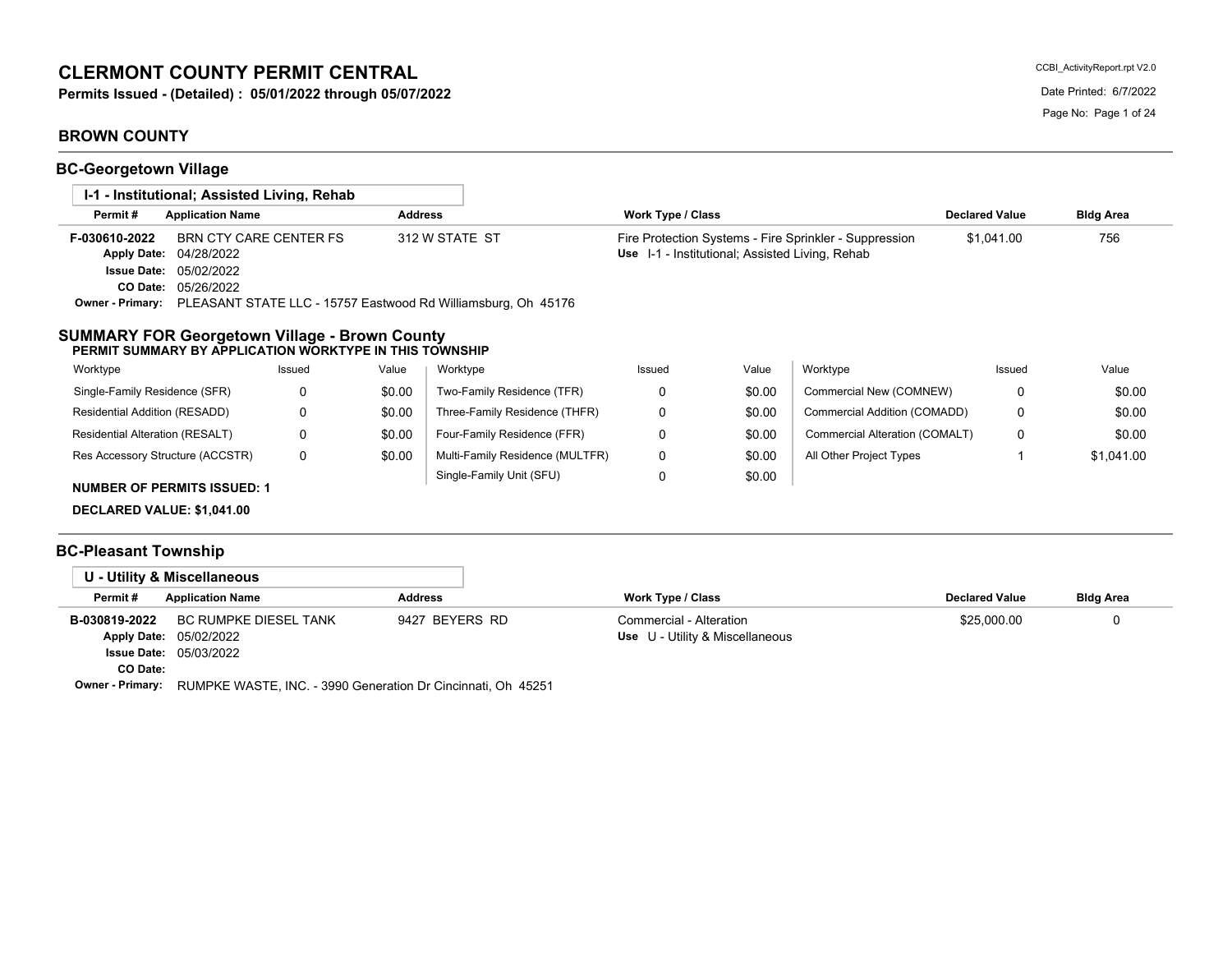### **SUMMARY FOR Pleasant Township - Brown County PERMIT SUMMARY BY APPLICATION WORKTYPE IN THIS TOWNSHIP**

| Worktype                               | Issued | Value  | Worktype                        | Issued | Value  | Worktype                       | Issued | Value       |
|----------------------------------------|--------|--------|---------------------------------|--------|--------|--------------------------------|--------|-------------|
| Single-Family Residence (SFR)          | 0      | \$0.00 | Two-Family Residence (TFR)      |        | \$0.00 | Commercial New (COMNEW)        | 0      | \$0.00      |
| Residential Addition (RESADD)          |        | \$0.00 | Three-Family Residence (THFR)   |        | \$0.00 | Commercial Addition (COMADD)   | 0      | \$0.00      |
| <b>Residential Alteration (RESALT)</b> |        | \$0.00 | Four-Family Residence (FFR)     |        | \$0.00 | Commercial Alteration (COMALT) |        | \$25,000.00 |
| Res Accessory Structure (ACCSTR)       | 0      | \$0.00 | Multi-Family Residence (MULTFR) |        | \$0.00 | All Other Project Types        |        | \$0.00      |
| <b>NUMBER OF PERMITS ISSUED: 1</b>     |        |        | Single-Family Unit (SFU)        |        | \$0.00 |                                |        |             |

# **DECLARED VALUE: \$25,000.00**

## **BC-Sterling Township**

|                         | U - Utility & Miscellaneous                                  |                        |                                 |                       |                  |
|-------------------------|--------------------------------------------------------------|------------------------|---------------------------------|-----------------------|------------------|
| Permit#                 | <b>Application Name</b>                                      | <b>Address</b>         | Work Type / Class               | <b>Declared Value</b> | <b>Bldg Area</b> |
| B-030895-2022           | ANTENNAS AT&T 100227                                         | 1894 GREENBUSH COBB RD | Commercial - Tower Alteration   | \$15,000.00           |                  |
|                         | <b>Apply Date: 05/03/2022</b>                                |                        | Use U - Utility & Miscellaneous |                       |                  |
|                         | <b>Issue Date: 05/03/2022</b>                                |                        |                                 |                       |                  |
| CO Date:                |                                                              |                        |                                 |                       |                  |
| <b>Owner - Primary:</b> | GORDON SR FITZPATRICK - 7061 E Calle Tabara Tucson, Az 85750 |                        |                                 |                       |                  |

### **SUMMARY FOR Sterling Township - Brown County PERMIT SUMMARY BY APPLICATION WORKTYPE IN THIS TOWNSHIP**

| Worktype                               | Issued | Value  | Worktype                        | Issued | Value  | Worktvpe                       | Issued | Value       |
|----------------------------------------|--------|--------|---------------------------------|--------|--------|--------------------------------|--------|-------------|
| Single-Family Residence (SFR)          | 0      | \$0.00 | Two-Family Residence (TFR)      |        | \$0.00 | Commercial New (COMNEW)        |        | \$0.00      |
| Residential Addition (RESADD)          | 0      | \$0.00 | Three-Family Residence (THFR)   |        | \$0.00 | Commercial Addition (COMADD)   |        | \$0.00      |
| <b>Residential Alteration (RESALT)</b> | 0      | \$0.00 | Four-Family Residence (FFR)     |        | \$0.00 | Commercial Alteration (COMALT) |        | \$15,000.00 |
| Res Accessory Structure (ACCSTR)       | 0      | \$0.00 | Multi-Family Residence (MULTFR) |        | \$0.00 | All Other Project Types        |        | \$15,000.00 |
|                                        |        |        | Single-Family Unit (SFU)        |        | \$0.00 |                                |        |             |

## **NUMBER OF PERMITS ISSUED: 1**

**DECLARED VALUE: \$15,000.00**

#### **Summary For BROWN COUNTY PERMIT SUMMARY BY APPLICATION WORKTYPE IN THIS COUNTY**

| Worktype                         | Issued | Value  | Worktype                        | Issued | Value  | Worktype                       | Issued | Value       |
|----------------------------------|--------|--------|---------------------------------|--------|--------|--------------------------------|--------|-------------|
| Single-Family Residence (SFR)    |        | \$0.00 | Two-Family Residence (TFR)      |        | \$0.00 | Commercial New (COMNEW)        |        | \$0.00      |
| Residential Addition (RESADD)    |        | \$0.00 | Three-Family Residence (THFR)   |        | \$0.00 | Commercial Addition (COMADD)   |        | \$0.00      |
| Residential Alteration (RESALT)  |        | \$0.00 | Four-Family Residence (FFR)     |        | \$0.00 | Commercial Alteration (COMALT) |        | \$40,000.00 |
| Res Accessory Structure (ACCSTR) |        | \$0.00 | Multi-Family Residence (MULTFR) |        | \$0.00 | All Other Project Types        |        | \$16,041.00 |
|                                  |        |        | Single-Family Unit (SFU)        |        | \$0.00 |                                |        |             |

**NUMBER OF PERMITS ISSUED: 3**

**DECLARED VALUE: \$41,041.00**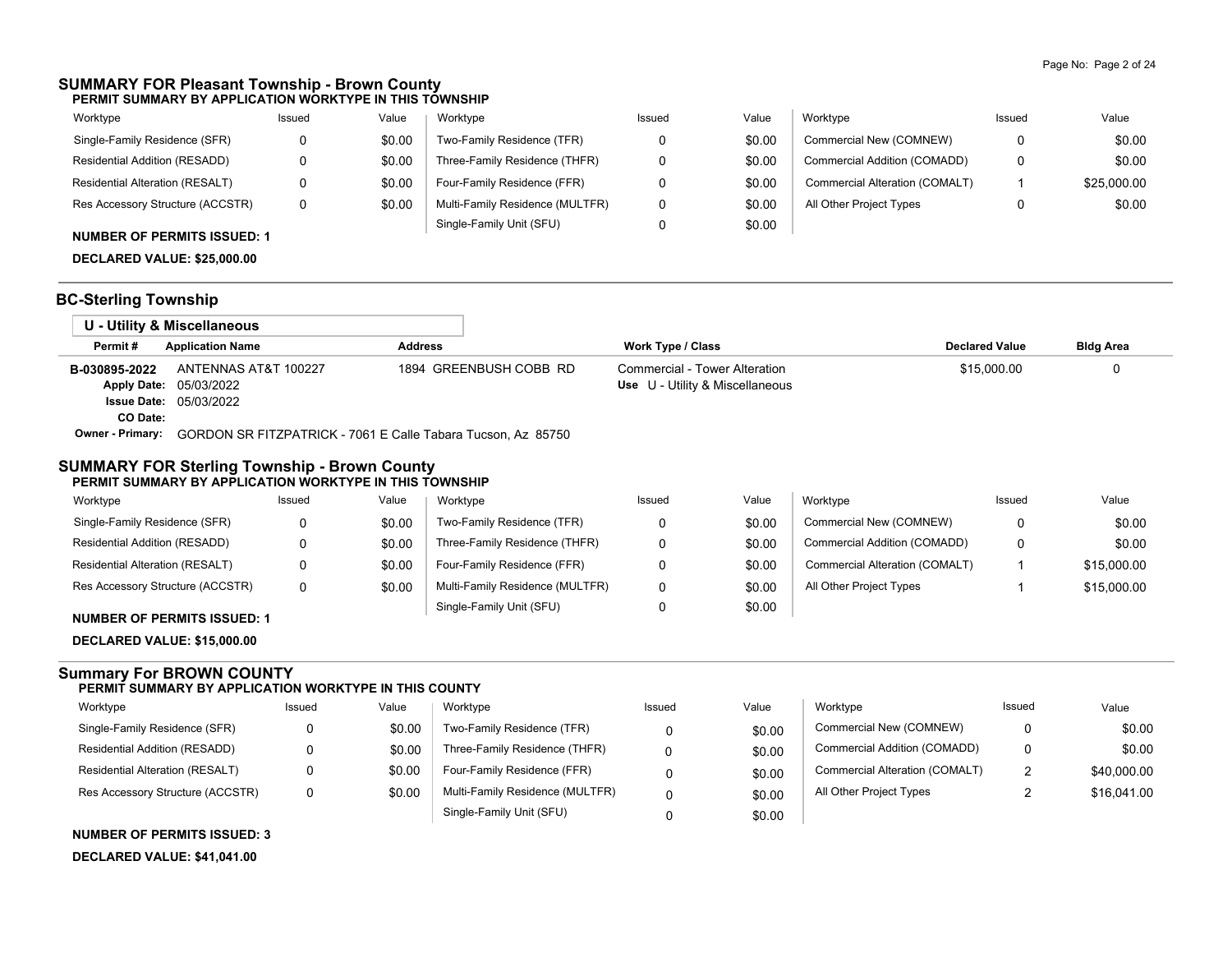## **CLERMONT COUNTY**

**Batavia Township**

| <b>B</b> - Business                             |                                                                                                            |                                                                                       |                                                                  |                       |                  |
|-------------------------------------------------|------------------------------------------------------------------------------------------------------------|---------------------------------------------------------------------------------------|------------------------------------------------------------------|-----------------------|------------------|
| Permit#                                         | <b>Application Name</b>                                                                                    | <b>Address</b>                                                                        | <b>Work Type / Class</b>                                         | <b>Declared Value</b> | <b>Bldg Area</b> |
| B-030896-2022                                   | <b>HOLD FAST TATTOOS</b><br>Apply Date: 05/03/2022<br><b>Issue Date: 05/02/2022</b><br>CO Date: 05/06/2022 | 1794 SR 125<br>Owner - Primary: MSGR GERDES HOME CO - 1800 Ohio Pike Amelia, Oh 45102 | Commercial - Alteration<br>Use B - Business                      | \$0.00                | $\Omega$         |
| R - Residential RCO                             |                                                                                                            |                                                                                       |                                                                  |                       |                  |
| Permit#                                         | <b>Application Name</b>                                                                                    | <b>Address</b>                                                                        | Work Type / Class                                                | <b>Declared Value</b> | <b>Bldg Area</b> |
| B-029909-2022<br>CO Date:                       | <b>DECK</b><br>Apply Date: 04/15/2022<br>Issue Date: 05/02/2022                                            | 3871 ROSEWOOD DR                                                                      | Residential - Addition<br>Use R - Residential RCO                | \$5,588.00            | 192              |
| <b>Owner - Primary:</b>                         |                                                                                                            | STEPHEN & KIMBERLY EWAN - 3871 Rosewood Dr Amelia, Oh 45102                           |                                                                  |                       |                  |
| B-030386-2022<br>CO Date:                       | <b>DECK</b><br>Apply Date: 04/25/2022<br><b>Issue Date: 05/04/2022</b>                                     | 1349 TIBURON DR                                                                       | Residential - Addition<br>Use R - Residential RCO                | \$15,000.00           | 300              |
| <b>Owner - Primary:</b>                         |                                                                                                            | DENISE & BRIAN GARNETT - 1349 Tiburon Dr Batavia, Oh 45103                            |                                                                  |                       |                  |
| B-030490-2022<br>CO Date:                       | <b>DECK</b><br>Apply Date: 04/26/2022<br><b>Issue Date: 05/02/2022</b>                                     | 3962 APPLEGATE CT                                                                     | Residential - Addition<br>Use R - Residential RCO                | \$7,000.00            | 240              |
| <b>Owner - Primary:</b>                         |                                                                                                            | JASON & QUINISHA DAVIS - 3692 Applegage Ct Amelia, Oh 45102                           |                                                                  |                       |                  |
| B-030545-2022<br><b>Apply Date:</b><br>CO Date: | <b>RYAN HOMES</b><br>04/27/2022<br><b>Issue Date: 05/02/2022</b>                                           | 3878 ROSEWOOD DR                                                                      | Residential - Single Family Residence<br>Use R - Residential RCO | \$192.239.00          | 3.115            |
| <b>Owner - Primary:</b>                         |                                                                                                            | CKN CEVELOPMENT LLC - 1768 Happy Valley Dr Fairfield, Oh 45014                        |                                                                  |                       |                  |
| B-030550-2022<br>CO Date:                       | <b>RYAN HOMES</b><br>Apply Date: 04/27/2022<br><b>Issue Date: 05/02/2022</b>                               | 3891 ROSEWOOD DR                                                                      | Residential - Single Family Residence<br>Use R - Residential RCO | \$218,928.00          | 4,120            |
| <b>Owner - Primary:</b>                         |                                                                                                            | CKN CEVELOPMENT LLC - 1768 Happy Valley Dr Fairfield, Oh 45014                        |                                                                  |                       |                  |
| B-030553-2022<br>CO Date:                       | <b>RYAN HOMES</b><br>Apply Date: 04/27/2022<br><b>Issue Date: 05/03/2022</b>                               | 3873 ROSEWOOD DR                                                                      | Residential - Single Family Residence<br>Use R - Residential RCO | \$213,971.00          | 3,629            |
|                                                 |                                                                                                            | Owner - Primary: CKN CEVELOPMENT LLC - 1768 Happy Valley Dr Fairfield, Oh 45014       |                                                                  |                       |                  |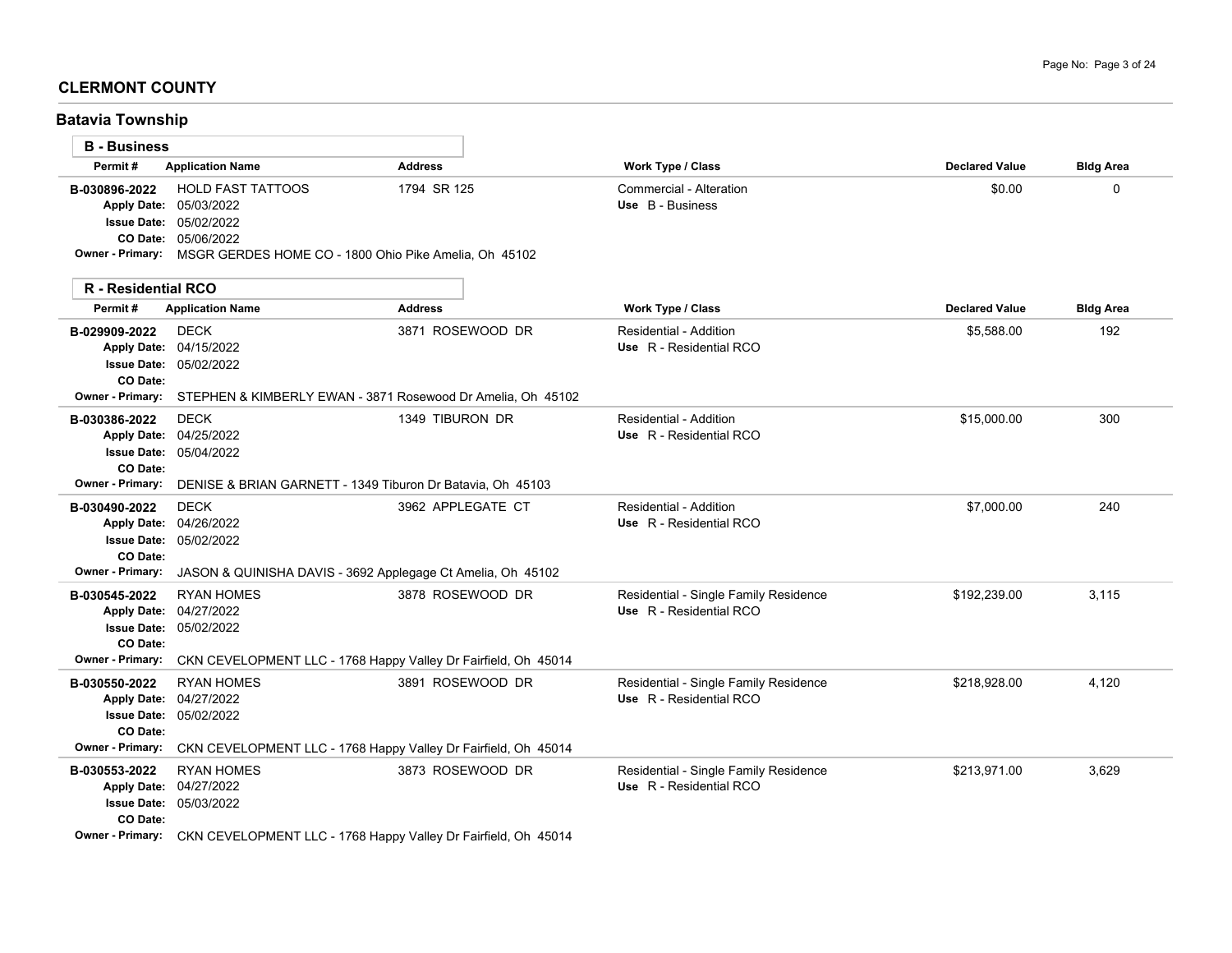|                                                                            |                                                                                                                                                         |                                                                                      |                                                                  |                | Page No: Page 4 of 24 |
|----------------------------------------------------------------------------|---------------------------------------------------------------------------------------------------------------------------------------------------------|--------------------------------------------------------------------------------------|------------------------------------------------------------------|----------------|-----------------------|
| B-030596-2022<br><b>Issue Date:</b><br>CO Date:                            | <b>FISCHER HOMES</b><br>Apply Date: 04/28/2022<br>05/06/2022                                                                                            | 1385 OAKS TRL                                                                        | Residential - Single Family Residence<br>Use R - Residential RCO | \$369,236.00   | 4,402                 |
| <b>Owner - Primary:</b>                                                    |                                                                                                                                                         | GRAND COMMUNITIES LTD - 3940 Olympic BI, Ste 400 Erlanger, Ky 41018                  |                                                                  |                |                       |
| B-030633-2022<br><b>Owner - Primary:</b>                                   | <b>SOLAR PANELS</b><br>Apply Date: 04/28/2022<br>Issue Date: 05/02/2022<br>CO Date: 05/23/2022<br>NICHOLAS R DARNELL - 393 Lucy Run Rd Amelia, Oh 45102 | 393 LUCY RUN RD                                                                      | Residential - Solar Panels<br>Use R - Residential RCO            | \$8,900.00     | $\mathbf 0$           |
| B-030640-2022<br>CO Date:<br><b>Owner - Primary:</b>                       | <b>WALTERS SFR</b><br>Apply Date: 04/28/2022<br><b>Issue Date: 05/02/2022</b><br>DAVID WESLEY - 5180 Dry Run Rd Milford, Oh 45150                       | 2142 ELKLICK RD                                                                      | Residential - Single Family Residence<br>Use R - Residential RCO | \$1,500,000.00 | 6,666                 |
| B-030662-2022<br>CO Date:<br>Owner - Primary:                              | <b>FISCHER HOMES</b><br>Apply Date: 04/29/2022<br>Issue Date: 05/02/2022                                                                                | 4793 ROSES RN<br>GRAND COMMUNITIES LTD - 3940 Olympic BI, Ste 400 Erlanger, Ky 41018 | Residential - Single Family Residence<br>Use R - Residential RCO | \$345,627.00   | 6,291                 |
| B-030730-2022<br><b>Apply Date:</b><br>CO Date:                            | <b>RYAN HOMES</b><br>04/30/2022<br><b>Issue Date: 05/03/2022</b>                                                                                        | 1585 CLEARBROOK LN                                                                   | Residential - Single Family Residence<br>Use R - Residential RCO | \$231,086.00   | 4,120                 |
| <b>Owner - Primary:</b>                                                    |                                                                                                                                                         | JEFF HAYESCKN DEVELOPMENT LLC - 1768 Happy Valley Dr Fairfield, Oh 45014             |                                                                  |                |                       |
| B-030732-2022<br><b>Issue Date:</b><br>CO Date:                            | <b>RYAN HOMES</b><br>Apply Date: 04/30/2022<br>05/03/2022                                                                                               | 3897 ROSEWOOD DR                                                                     | Residential - Single Family Residence<br>Use R - Residential RCO | \$172,974.00   | 3,355                 |
| Owner - Primary:                                                           | NVR INC - 8622 Jacquemin Dr West Chester, Oh 45069                                                                                                      |                                                                                      |                                                                  |                |                       |
| B-030734-2022<br>CO Date:                                                  | <b>RYAN HOMES</b><br>Apply Date: 04/30/2022<br><b>Issue Date: 05/03/2022</b>                                                                            | 3899 ROSEWOOD DR                                                                     | Residential - Single Family Residence<br>Use R - Residential RCO | \$195,135.00   | 3,481                 |
| <b>Owner - Primary:</b>                                                    | NVR INC - 8622 Jacquemin Dr West Chester, Oh 45069                                                                                                      |                                                                                      |                                                                  |                |                       |
| B-030740-2022<br><b>Issue Date:</b><br>CO Date:<br><b>Owner - Primary:</b> | <b>RYAN HOMES</b><br>Apply Date: 04/30/2022<br>05/03/2022<br>NVR INC - 8622 Jacquemin Dr West Chester, Oh 45069                                         | 3900 ROSEWOOD DR                                                                     | Residential - Single Family Residence<br>Use R - Residential RCO | \$207,632.00   | 3,475                 |
| B-030778-2022<br>CO Date:<br><b>Owner - Primary:</b>                       | <b>HVAC REPLACEMENT</b><br>Apply Date: 05/02/2022<br><b>Issue Date: 05/04/2022</b><br>JASON E & LESLIE K GENTIL - 13 Woodlands Dr Amelia, Oh 45102      | 13 WOODLANDS DR                                                                      | Residential - HVAC Replacement<br>Use R - Residential RCO        | \$8,497.00     | 0                     |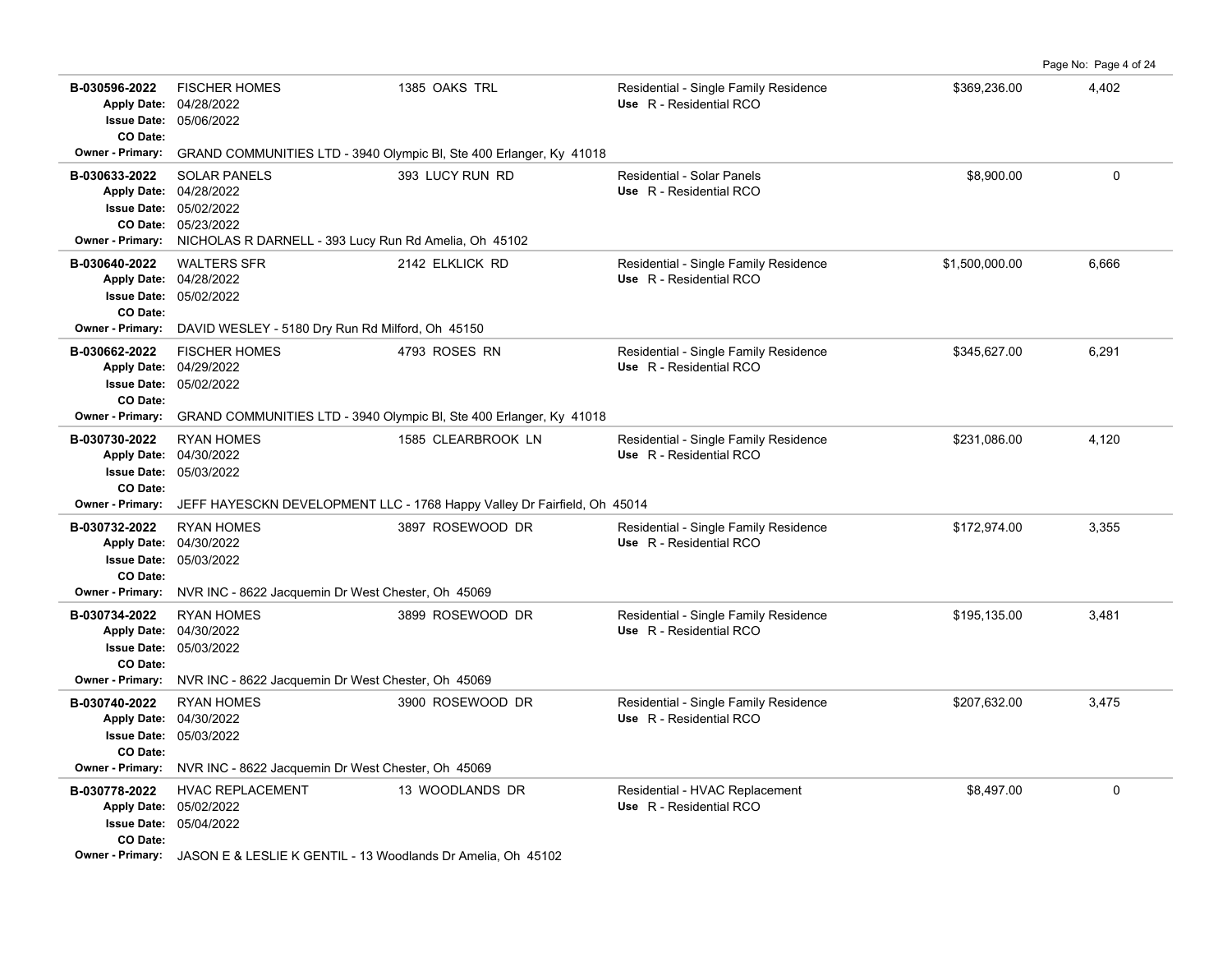Page No: Page 5 of 24

| B-030887-2022<br><b>Apply Date:</b><br><b>CO Date:</b> | POOL INGROUND<br>05/03/2022<br>Issue Date: 05/03/2022                                                                                                         | 4011 IVY WOOD DR                                                       | <b>Residential - Alteration</b><br>Use R - Residential RCO                                  | \$55,000.00           | $\Omega$         |  |  |
|--------------------------------------------------------|---------------------------------------------------------------------------------------------------------------------------------------------------------------|------------------------------------------------------------------------|---------------------------------------------------------------------------------------------|-----------------------|------------------|--|--|
| Owner - Primary:                                       | DAVID & CHARANYA HARMS - 4011 Ivy Wood Dr Amelia, Oh 45102                                                                                                    |                                                                        |                                                                                             |                       |                  |  |  |
| B-030978-2022<br>CO Date:                              | DREES HOMES<br>Apply Date: 05/04/2022<br>Issue Date: 05/07/2022                                                                                               | 4291 PRESTON PL                                                        | Residential - Single Family Residence<br>Use R - Residential RCO                            | \$484,220.00          | 4,624            |  |  |
| Owner - Primary:                                       |                                                                                                                                                               | THE DREES COMPANY - 211 Grandview Dr, Suite 100 Ft. Mitchell, Ky 45122 |                                                                                             |                       |                  |  |  |
| B-031015-2022<br>CO Date:                              | <b>ROOF REPLACEMENT</b><br>Apply Date: 05/04/2022<br>Issue Date: 05/04/2022<br>Owner - Primary: THERESA & RYAN ADKINS - 4205 Christopher Ct Batavia, Oh 45103 | 4205 CHRISTOPHER CT                                                    | Residential - Roof Replacement<br>Use R - Residential RCO                                   | \$7,300.00            | $\Omega$         |  |  |
|                                                        |                                                                                                                                                               |                                                                        |                                                                                             |                       |                  |  |  |
|                                                        | R-3 - Residential; Multi-family, Congregate Care                                                                                                              |                                                                        |                                                                                             |                       |                  |  |  |
| Permit#                                                | <b>Application Name</b>                                                                                                                                       | <b>Address</b>                                                         | <b>Work Type / Class</b>                                                                    | <b>Declared Value</b> | <b>Bldg Area</b> |  |  |
| B-027289-2021<br>CO Date:                              | LITTLE CREEK BLDG 3 PARENT<br>Apply Date: 12/21/2021<br><b>Issue Date: 05/07/2022</b>                                                                         | 4301 OTTER CREEK DR                                                    | Commercial - Multi Family Structure<br>Use R-3 - Residential; Multi-family, Congregate Care | \$359,120.00          | 1,440            |  |  |
| Owner - Primary:                                       | PAUL GRAMMAS FAMILY - 4165 Otter Creek Amelia, Oh 45102                                                                                                       |                                                                        |                                                                                             |                       |                  |  |  |
| B-027290-2021<br>CO Date:                              | LITTLE CREEK BLDG 4 PARENT<br>Apply Date: 12/21/2021<br>Issue Date: 05/07/2022                                                                                | 4317 OTTER CREEK DR                                                    | Commercial - Multi Family Structure<br>Use R-3 - Residential: Multi-family, Congregate Care | \$359,120.00          | 1,440            |  |  |
| <b>Owner - Primary:</b>                                | PAUL GRAMMAS FAMILY - 4165 Otter Creek Amelia, Oh 45102                                                                                                       |                                                                        |                                                                                             |                       |                  |  |  |
| B-031146-2022<br>CO Date:<br><b>Owner - Primary:</b>   | LITTLE CREEK BLDG 3, UNIT 1<br>Apply Date: 05/07/2022<br>Issue Date: 05/07/2022<br>PAUL GRAMMAS FAMILY - 4165 Otter Creek Amelia, Oh 45102                    | 4301 OTTER CREEK DR                                                    | Commercial - Single Family Unit<br>Use R-3 - Residential; Multi-family, Congregate Care     | \$0.00                | 1,440            |  |  |
| B-031147-2022<br>CO Date:                              | LITTLE CREEK BLDG 3, UNIT 2<br>Apply Date: 05/07/2022<br>Issue Date: 05/07/2022                                                                               | 4303 OTTER CREEK DR                                                    | Commercial - Single Family Unit<br>Use R-3 - Residential; Multi-family, Congregate Care     | \$0.00                | 1,440            |  |  |
| <b>Owner - Primary:</b>                                | PAUL GRAMMAS FAMILY - 4165 Otter Creek Amelia, Oh 45102                                                                                                       |                                                                        |                                                                                             |                       |                  |  |  |
| B-031148-2022<br>CO Date:                              | LITTLE CREEK BLDG 3, UNIT 3<br>Apply Date: 05/07/2022<br><b>Issue Date: 05/07/2022</b>                                                                        | 4305 OTTER CREEK DR                                                    | Commercial - Single Family Unit<br>Use R-3 - Residential; Multi-family, Congregate Care     | \$0.00                | 1,440            |  |  |
|                                                        | Owner - Primary: PAUL GRAMMAS FAMILY - 4165 Otter Creek Amelia, Oh 45102                                                                                      |                                                                        |                                                                                             |                       |                  |  |  |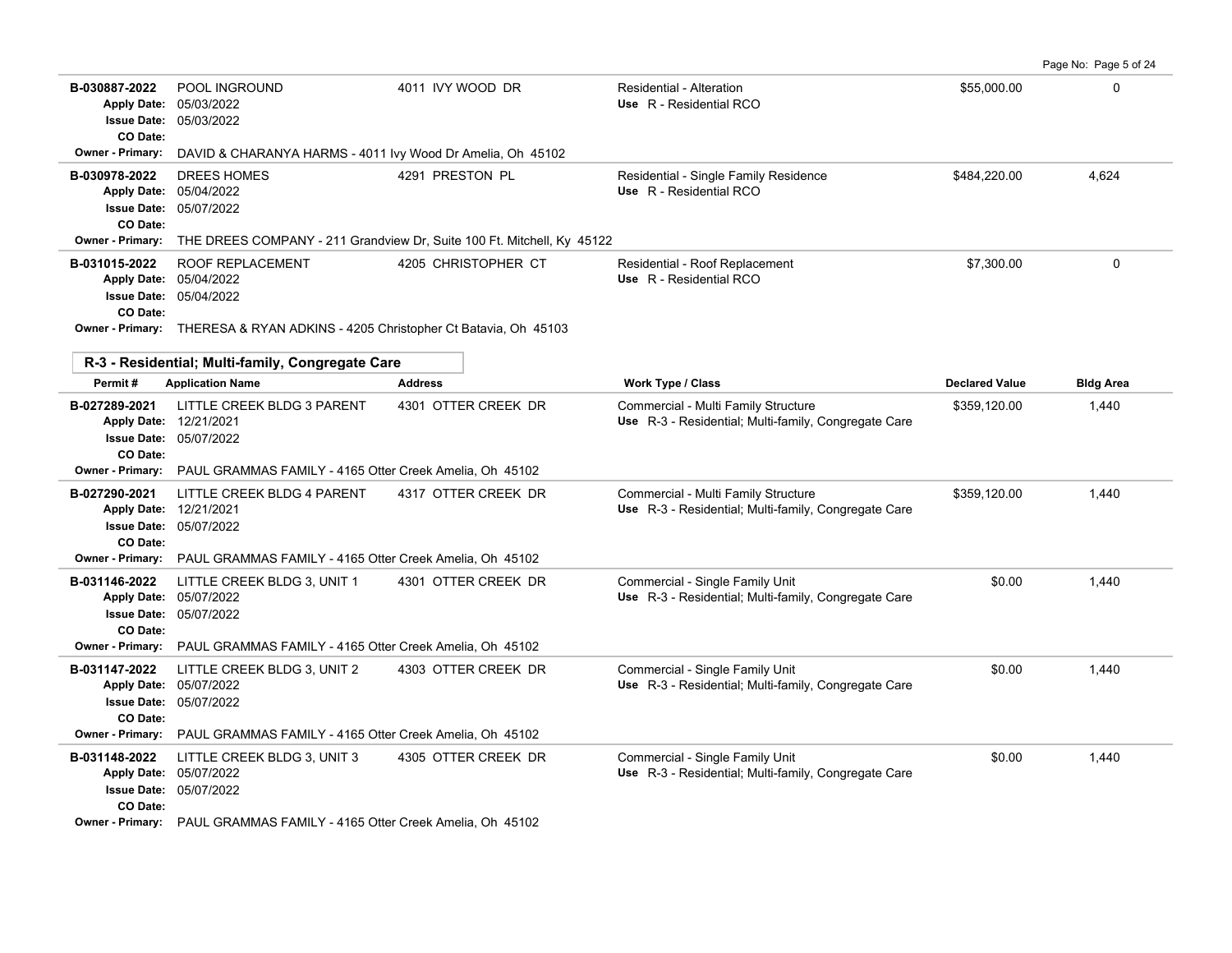|                                                                       |                                                                                                                                                   |                     |                                                                                         |        | Page No: Page 6 of 24 |
|-----------------------------------------------------------------------|---------------------------------------------------------------------------------------------------------------------------------------------------|---------------------|-----------------------------------------------------------------------------------------|--------|-----------------------|
| B-031149-2022<br><b>Apply Date:</b><br><b>Issue Date:</b><br>CO Date: | LITTLE CREEK BLDG 3, UNIT 4<br>05/07/2022<br>05/07/2022                                                                                           | 4307 OTTER CREEK DR | Commercial - Single Family Unit<br>Use R-3 - Residential; Multi-family, Congregate Care | \$0.00 | 1,440                 |
| Owner - Primary:                                                      | PAUL GRAMMAS FAMILY - 4165 Otter Creek Amelia, Oh 45102                                                                                           |                     |                                                                                         |        |                       |
| B-031150-2022<br>CO Date:                                             | LITTLE CREEK BLDG 3, UNIT 5<br>Apply Date: 05/07/2022<br><b>Issue Date: 05/07/2022</b>                                                            | 4309 OTTER CREEK DR | Commercial - Single Family Unit<br>Use R-3 - Residential; Multi-family, Congregate Care | \$0.00 | 1,440                 |
| Owner - Primary:                                                      | PAUL GRAMMAS FAMILY - 4165 Otter Creek Amelia, Oh 45102                                                                                           |                     |                                                                                         |        |                       |
| B-031151-2022<br>CO Date:                                             | LITTLE CREEK BLDG 3, UNIT 6<br>Apply Date: 05/07/2022<br><b>Issue Date: 05/07/2022</b>                                                            | 4311 OTTER CREEK DR | Commercial - Single Family Unit<br>Use R-3 - Residential; Multi-family, Congregate Care | \$0.00 | 1,440                 |
| <b>Owner - Primary:</b>                                               | PAUL GRAMMAS FAMILY - 4165 Otter Creek Amelia, Oh 45102                                                                                           |                     |                                                                                         |        |                       |
| B-031152-2022<br>CO Date:                                             | LITTLE CREEK BLDG 3, UNIT 7<br>Apply Date: 05/07/2022<br><b>Issue Date: 05/07/2022</b>                                                            | 4313 OTTER CREEK DR | Commercial - Single Family Unit<br>Use R-3 - Residential; Multi-family, Congregate Care | \$0.00 | 1,440                 |
| <b>Owner - Primary:</b>                                               | PAUL GRAMMAS FAMILY - 4165 Otter Creek Amelia, Oh 45102                                                                                           |                     |                                                                                         |        |                       |
| B-031153-2022<br>CO Date:                                             | LITTLE CREEK BLDG 3, UNIT 8<br>Apply Date: 05/07/2022<br>Issue Date: 05/07/2022                                                                   | 4315 OTTER CREEK DR | Commercial - Single Family Unit<br>Use R-3 - Residential; Multi-family, Congregate Care | \$0.00 | 1,440                 |
| <b>Owner - Primary:</b>                                               | PAUL GRAMMAS FAMILY - 4165 Otter Creek Amelia, Oh 45102                                                                                           |                     |                                                                                         |        |                       |
| B-031154-2022<br>CO Date:                                             | LITTLE CREEK BLDG 4, UNIT 1<br>Apply Date: 05/07/2022<br><b>Issue Date: 05/07/2022</b>                                                            | 4317 OTTER CREEK DR | Commercial - Single Family Unit<br>Use R-3 - Residential; Multi-family, Congregate Care | \$0.00 | 1,440                 |
| <b>Owner - Primary:</b>                                               | PAUL GRAMMAS FAMILY - 4165 Otter Creek Amelia, Oh 45102                                                                                           |                     |                                                                                         |        |                       |
| B-031155-2022<br>CO Date:                                             | LITTLE CREEK BLDG 4, UNIT 2<br>Apply Date: 05/07/2022<br>Issue Date: 05/07/2022                                                                   | 4319 OTTER CREEK DR | Commercial - Single Family Unit<br>Use R-3 - Residential; Multi-family, Congregate Care | \$0.00 | 1,440                 |
| <b>Owner - Primary:</b>                                               | PAUL GRAMMAS FAMILY - 4165 Otter Creek Amelia, Oh 45102                                                                                           |                     |                                                                                         |        |                       |
| B-031156-2022<br>CO Date:<br><b>Owner - Primary:</b>                  | LITTLE CREEK BLDG 4, UNIT 3<br>Apply Date: 05/07/2022<br><b>Issue Date: 05/07/2022</b><br>PAUL GRAMMAS FAMILY - 4165 Otter Creek Amelia, Oh 45102 | 4321 OTTER CREEK DR | Commercial - Single Family Unit<br>Use R-3 - Residential; Multi-family, Congregate Care | \$0.00 | 1,440                 |
| B-031157-2022                                                         | LITTLE CREEK BLDG 4, UNIT 4                                                                                                                       | 4323 OTTER CREEK DR | Commercial - Single Family Unit                                                         | \$0.00 | 1,440                 |
| CO Date:                                                              | Apply Date: 05/07/2022<br><b>Issue Date: 05/07/2022</b>                                                                                           |                     | Use R-3 - Residential; Multi-family, Congregate Care                                    |        |                       |
|                                                                       | Owner - Primary: PAUL GRAMMAS FAMILY - 4165 Otter Creek Amelia, Oh 45102                                                                          |                     |                                                                                         |        |                       |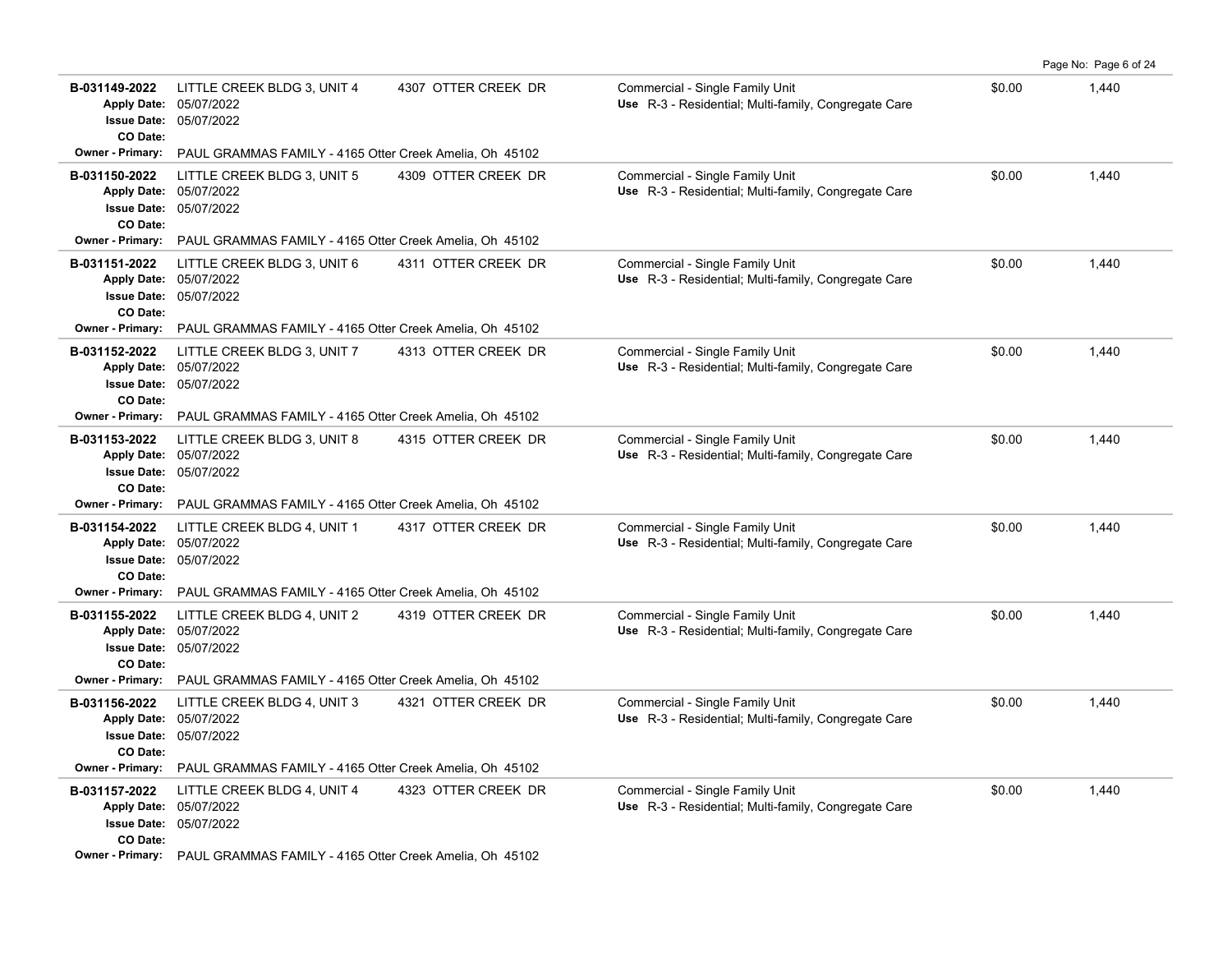|                                                                                                  |                                                                                                                    |                     |                                                                                         |        | Page No: Page 7 of 24 |
|--------------------------------------------------------------------------------------------------|--------------------------------------------------------------------------------------------------------------------|---------------------|-----------------------------------------------------------------------------------------|--------|-----------------------|
| B-031158-2022<br><b>Apply Date:</b><br><b>Issue Date:</b><br>CO Date:<br><b>Owner - Primary:</b> | LITTLE CREEK BLDG 4, UNIT 5<br>05/07/2022<br>05/07/2022<br>PAUL GRAMMAS FAMILY - 4165 Otter Creek Amelia. Oh 45102 | 4325 OTTER CREEK DR | Commercial - Single Family Unit<br>Use R-3 - Residential; Multi-family, Congregate Care | \$0.00 | 1,440                 |
| B-031159-2022<br><b>Apply Date:</b><br><b>Issue Date:</b><br>CO Date:<br>Owner - Primary:        | LITTLE CREEK BLDG 4, UNIT 6<br>05/07/2022<br>05/07/2022<br>PAUL GRAMMAS FAMILY - 4165 Otter Creek Amelia, Oh 45102 | 4327 OTTER CREEK DR | Commercial - Single Family Unit<br>Use R-3 - Residential; Multi-family, Congregate Care | \$0.00 | 1,440                 |
| B-031160-2022<br><b>Apply Date:</b><br><b>Issue Date:</b><br>CO Date:<br>Owner - Primary:        | LITTLE CREEK BLDG 4, UNIT 7<br>05/07/2022<br>05/07/2022<br>PAUL GRAMMAS FAMILY - 4165 Otter Creek Amelia, Oh 45102 | 4329 OTTER CREEK DR | Commercial - Single Family Unit<br>Use R-3 - Residential; Multi-family, Congregate Care | \$0.00 | 1,440                 |
| B-031161-2022<br><b>Apply Date:</b><br><b>Issue Date:</b><br>CO Date:<br><b>Owner - Primary:</b> | LITTLE CREEK BLDG 4, UNIT 8<br>05/07/2022<br>05/07/2022<br>PAUL GRAMMAS FAMILY - 4165 Otter Creek Amelia, Oh 45102 | 4331 OTTER CREEK DR | Commercial - Single Family Unit<br>Use R-3 - Residential; Multi-family, Congregate Care | \$0.00 | 1,440                 |

### **SUMMARY FOR Batavia Township**

#### **PERMIT SUMMARY BY APPLICATION WORKTYPE IN THIS TOWNSHIP**

| Worktype                               | Issued | Value          | Worktype                        | Issued | Value        | Worktype                       | Issued | Value       |
|----------------------------------------|--------|----------------|---------------------------------|--------|--------------|--------------------------------|--------|-------------|
| Single-Family Residence (SFR)          |        | \$4,131,048.00 | Two-Family Residence (TFR)      |        | \$0.00       | Commercial New (COMNEW)        |        | \$0.00      |
| Residential Addition (RESADD)          |        | \$27.588.00    | Three-Family Residence (THFR)   |        | \$0.00       | Commercial Addition (COMADD)   |        | \$0.00      |
| <b>Residential Alteration (RESALT)</b> |        | \$79,697.00    | Four-Family Residence (FFR)     |        | \$0.00       | Commercial Alteration (COMALT) |        | \$0.00      |
| Res Accessory Structure (ACCSTR)       |        | \$0.00         | Multi-Family Residence (MULTFR) |        | \$718,240.00 | All Other Project Types        |        | \$24,697.00 |
|                                        |        |                | Single-Family Unit (SFU)        | 16     | \$0.00       |                                |        |             |

### **NUMBER OF PERMITS ISSUED: 37**

## **DECLARED VALUE: \$4,956,573.00**

# **Bethel Village**

| <b>R</b> - Residential RCO |                                                                   |                  |                                       |                       |                  |
|----------------------------|-------------------------------------------------------------------|------------------|---------------------------------------|-----------------------|------------------|
| Permit#                    | <b>Application Name</b>                                           | <b>Address</b>   | <b>Work Type / Class</b>              | <b>Declared Value</b> | <b>Bldg Area</b> |
| B-030535-2022              | <b>HAGOOD SFR</b>                                                 | 622 BLAIR CT     | Residential - Single Family Residence | \$619,000.00          | 6,636            |
|                            | Apply Date: 04/27/2022                                            |                  | Use R - Residential RCO               |                       |                  |
|                            | <b>Issue Date: 05/02/2022</b>                                     |                  |                                       |                       |                  |
| CO Date:                   |                                                                   |                  |                                       |                       |                  |
| <b>Owner - Primary:</b>    | MICHAEL & MISCHELE HAGOOD - 6743 Bayberry Ct Maineville, Oh 45039 |                  |                                       |                       |                  |
| B-030786-2022              | KITCHEN, BATH, ROOF, PORCH                                        | 323 CHARITY ST S | Residential - Addition                | \$0.00                | 1,640            |
|                            | Apply Date: 05/02/2022                                            |                  | Use R - Residential RCO               |                       |                  |
|                            | <b>Issue Date: 05/06/2022</b>                                     |                  |                                       |                       |                  |
| CO Date:                   |                                                                   |                  |                                       |                       |                  |
| <b>Owner - Primary:</b>    | JERRI MERRILL - Po Box 178 Bethel, Oh 45106                       |                  |                                       |                       |                  |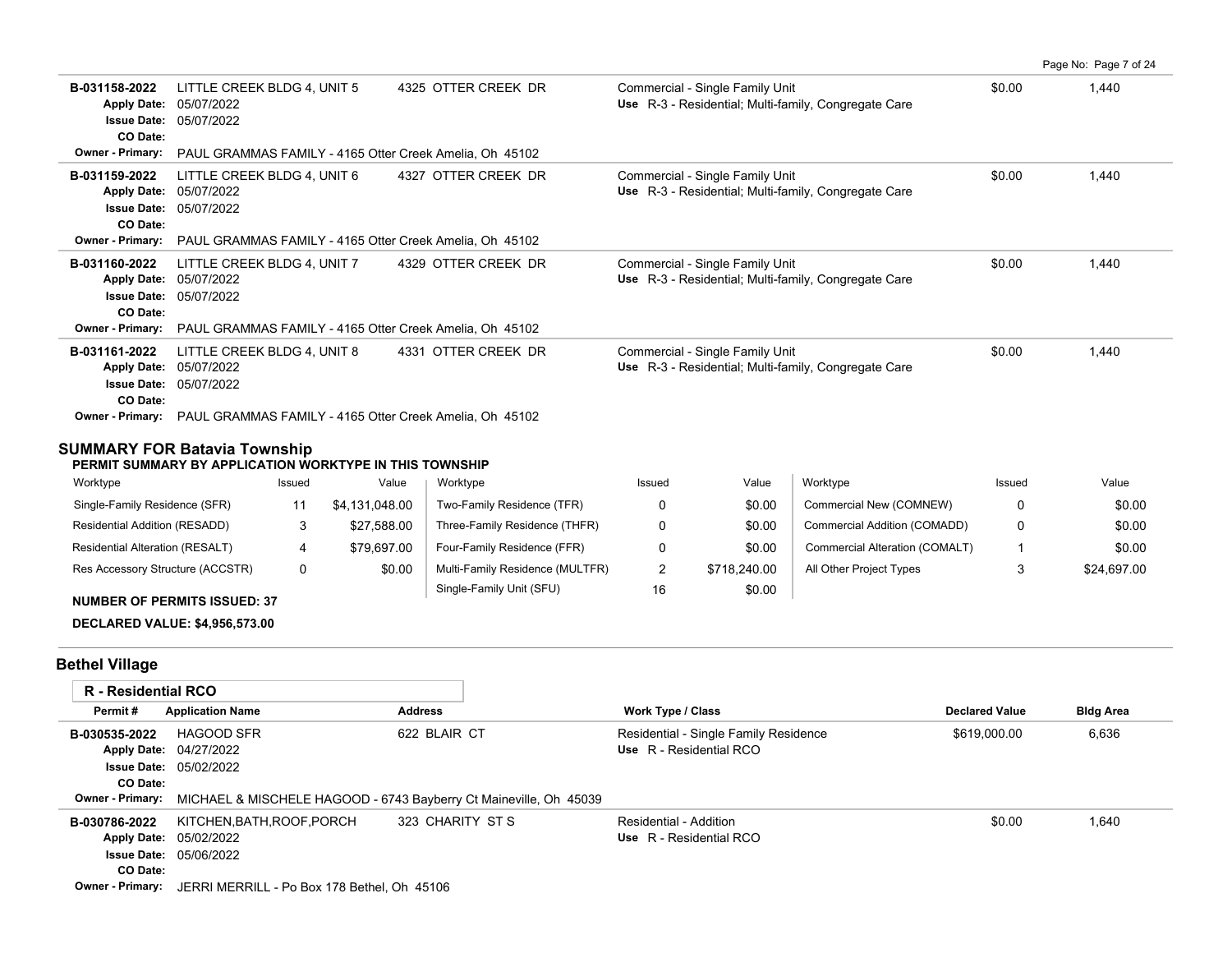# **SUMMARY FOR Bethel Village**

#### **PERMIT SUMMARY BY APPLICATION WORKTYPE IN THIS TOWNSHIP**

| Worktype                           | Issued | Value        | Worktype                        | Issued | Value  | Worktype                       | Issued | Value  |
|------------------------------------|--------|--------------|---------------------------------|--------|--------|--------------------------------|--------|--------|
| Single-Family Residence (SFR)      |        | \$619,000.00 | Two-Family Residence (TFR)      |        | \$0.00 | Commercial New (COMNEW)        |        | \$0.00 |
| Residential Addition (RESADD)      |        | \$0.00       | Three-Family Residence (THFR)   |        | \$0.00 | Commercial Addition (COMADD)   | 0      | \$0.00 |
| Residential Alteration (RESALT)    | 0      | \$0.00       | Four-Family Residence (FFR)     |        | \$0.00 | Commercial Alteration (COMALT) | 0      | \$0.00 |
| Res Accessory Structure (ACCSTR)   | 0      | \$0.00       | Multi-Family Residence (MULTFR) |        | \$0.00 | All Other Project Types        |        | \$0.00 |
| <b>NUMBER OF PERMITS ISSUED: 2</b> |        |              | Single-Family Unit (SFU)        |        | \$0.00 |                                |        |        |

**DECLARED VALUE: \$619,000.00**

# **Goshen Township**

| <b>R</b> - Residential RCO                                                                       |                                                                                                               |                                                                     |                                                                         |                       |                  |
|--------------------------------------------------------------------------------------------------|---------------------------------------------------------------------------------------------------------------|---------------------------------------------------------------------|-------------------------------------------------------------------------|-----------------------|------------------|
| Permit#                                                                                          | <b>Application Name</b>                                                                                       | <b>Address</b>                                                      | <b>Work Type / Class</b>                                                | <b>Declared Value</b> | <b>Bldg Area</b> |
| B-030731-2022<br><b>Apply Date:</b><br><b>Issue Date:</b><br>CO Date:                            | <b>SOLAR PANELS</b><br>04/30/2022<br>05/02/2022                                                               | 5926 MARSH CIR                                                      | Residential - Solar Panels<br>Use R - Residential RCO                   | \$45,000.00           | 0                |
| Owner - Primary:                                                                                 | ERIC M & CHRISTINA DECAMPOS - 5926 Marsh Cir Loveland, Oh 45140                                               |                                                                     |                                                                         |                       |                  |
| B-030900-2022<br><b>Apply Date:</b><br><b>Issue Date:</b><br>CO Date:<br><b>Owner - Primary:</b> | POOL INGROUND<br>05/03/2022<br>05/03/2022<br>GILBERT L & CATHY GIRARD - 1796 Woodville Pike Goshen, Oh 45122  | 1796 WOODVILLE PI                                                   | <b>Residential - Alteration</b><br>Use R - Residential RCO              | \$30.000.00           | 0                |
| B-031002-2022<br><b>Apply Date:</b><br><b>Issue Date:</b><br>CO Date:<br><b>Owner - Primary:</b> | <b>SOLAR PANELS</b><br>05/04/2022<br>05/06/2022<br>WILLIAM & HOLLY MASON - 2191 Woodville Pi Goshen, Oh 45122 | 2191 WOODVILLE PI                                                   | Residential - Solar Panels<br>Use R - Residential RCO                   | \$30,000.00           | $\Omega$         |
|                                                                                                  | <b>U - Utility &amp; Miscellaneous</b>                                                                        |                                                                     |                                                                         |                       |                  |
| Permit#                                                                                          | <b>Application Name</b>                                                                                       | <b>Address</b>                                                      | <b>Work Type / Class</b>                                                | <b>Declared Value</b> | <b>Bldg Area</b> |
| B-029985-2022<br><b>Apply Date:</b><br><b>Issue Date:</b><br>CO Date:                            | TMobile CI 3501A<br>04/18/2022<br>05/03/2022                                                                  | 6933 COZADDALE RD                                                   | <b>Commercial - Tower Alteration</b><br>Use U - Utility & Miscellaneous | \$15,000.00           | 0                |
| Owner - Primary:                                                                                 | IRENE STURGILL - 6933 Cozaddale Rd Goshen, Oh 45122                                                           |                                                                     |                                                                         |                       |                  |
| B-030889-2022<br><b>Apply Date:</b><br><b>Issue Date:</b><br>CO Date:                            | ANTENNA T-MOBILE CI13065A<br>05/03/2022<br>05/03/2022                                                         | 2132 CEDARVILLE RD                                                  | Commercial - Tower Alteration<br>Use U - Utility & Miscellaneous        | \$15,000.00           | $\Omega$         |
| <b>Owner - Primary:</b>                                                                          |                                                                                                               | RDC MICROWAVE - Po Box 723597, C/O American Tower Atlanta, Ga 31139 |                                                                         |                       |                  |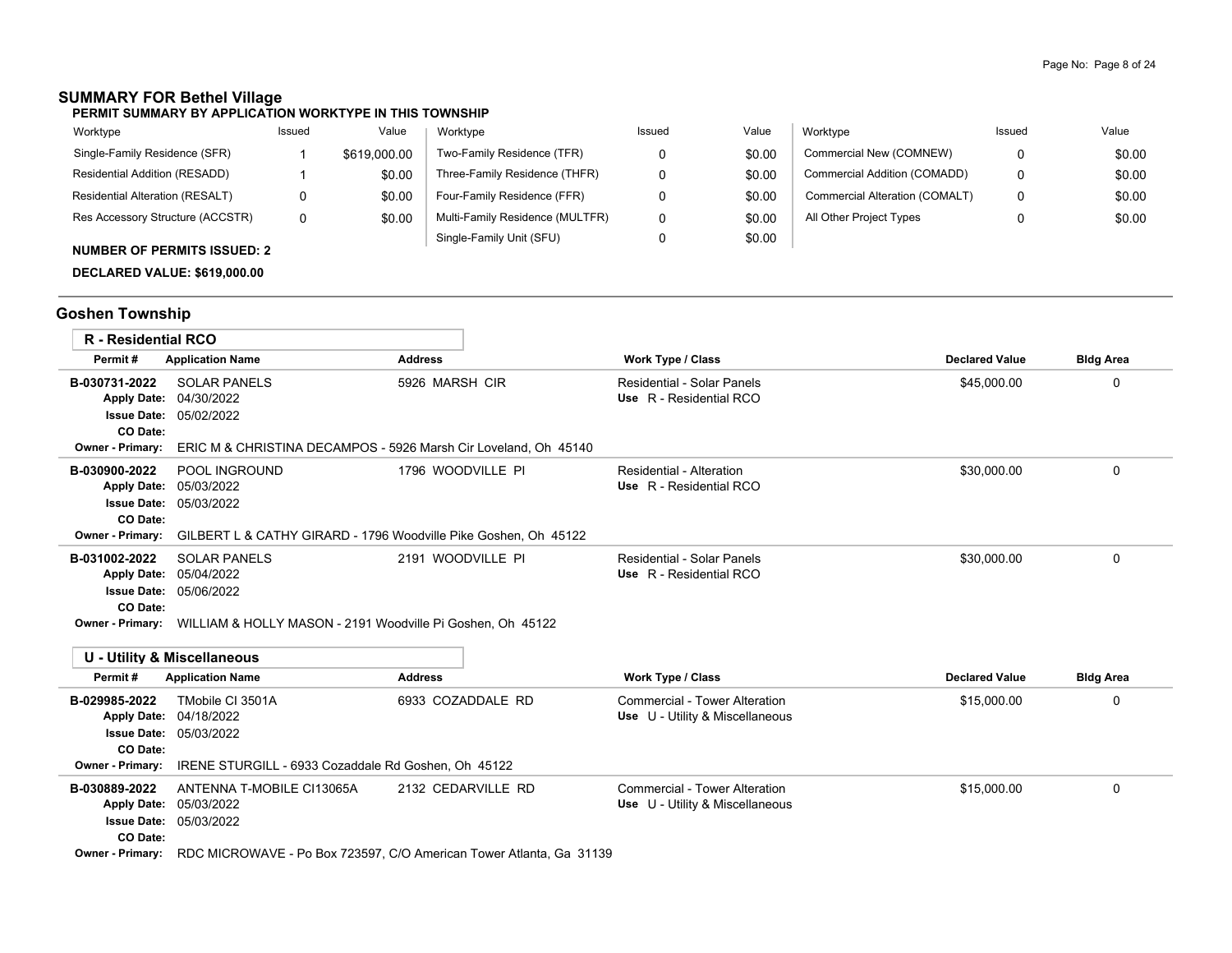## **SUMMARY FOR Goshen Township**

**PERMIT SUMMARY BY APPLICATION WORKTYPE IN THIS TOWNSHIP**

| Worktype                               | Issued | Value        | Worktype                        | Issued | Value  | Worktype                       | Issued | Value        |
|----------------------------------------|--------|--------------|---------------------------------|--------|--------|--------------------------------|--------|--------------|
| Single-Family Residence (SFR)          |        | \$0.00       | Two-Family Residence (TFR)      |        | \$0.00 | Commercial New (COMNEW)        | 0      | \$0.00       |
| Residential Addition (RESADD)          |        | \$0.00       | Three-Family Residence (THFR)   |        | \$0.00 | Commercial Addition (COMADD)   | 0      | \$0.00       |
| <b>Residential Alteration (RESALT)</b> |        | \$105,000.00 | Four-Family Residence (FFR)     |        | \$0.00 | Commercial Alteration (COMALT) | 2      | \$30,000.00  |
| Res Accessory Structure (ACCSTR)       |        | \$0.00       | Multi-Family Residence (MULTFR) |        | \$0.00 | All Other Project Types        |        | \$105,000.00 |
|                                        |        |              | Single-Family Unit (SFU)        |        | \$0.00 |                                |        |              |

### **NUMBER OF PERMITS ISSUED: 5**

**DECLARED VALUE: \$135,000.00**

# **Jackson Township**

| <b>R</b> - Residential RCO |                                                                                                        |                  |                                                           |                       |                  |
|----------------------------|--------------------------------------------------------------------------------------------------------|------------------|-----------------------------------------------------------|-----------------------|------------------|
| Permit#                    | <b>Application Name</b>                                                                                | <b>Address</b>   | <b>Work Type / Class</b>                                  | <b>Declared Value</b> | <b>Bldg Area</b> |
| B-031081-2022<br>CO Date:  | <b>HVAC REPLACEMENT</b><br><b>Apply Date: 05/06/2022</b><br><b>Issue Date: 05/06/2022</b>              | 5102 TECUMSEH LN | Residential - HVAC Replacement<br>Use R - Residential RCO | \$12,000.00           | 0                |
|                            | <b>Owner - Primary:</b> WILLIAM R JR & LAURA S MITCHELL - 5102 Tecumseh Ln Williamsburg, Oh 45176-8244 |                  |                                                           |                       |                  |
| B-031092-2022<br>CO Date:  | POOL ABOVE<br><b>Apply Date: 05/06/2022</b><br><b>Issue Date: 05/06/2022</b>                           | 5031 SR 133      | Residential - Alteration<br>Use R - Residential RCO       | \$1.500.00            |                  |
| <b>Owner - Primary:</b>    | MARK J & KATHERINE S SABO - 5031 State Route 133 Batavia, Oh 45103                                     |                  |                                                           |                       |                  |

## **SUMMARY FOR Jackson Township**

#### **PERMIT SUMMARY BY APPLICATION WORKTYPE IN THIS TOWNSHIP**

| Worktype                               | Issued | Value       | Worktype                        | Issued | Value  | Worktype                       | Issued | Value       |
|----------------------------------------|--------|-------------|---------------------------------|--------|--------|--------------------------------|--------|-------------|
| Single-Family Residence (SFR)          |        | \$0.00      | Two-Family Residence (TFR)      |        | \$0.00 | Commercial New (COMNEW)        |        | \$0.00      |
| Residential Addition (RESADD)          |        | \$0.00      | Three-Family Residence (THFR)   |        | \$0.00 | Commercial Addition (COMADD)   |        | \$0.00      |
| <b>Residential Alteration (RESALT)</b> |        | \$13.500.00 | Four-Family Residence (FFR)     |        | \$0.00 | Commercial Alteration (COMALT) |        | \$0.00      |
| Res Accessory Structure (ACCSTR)       |        | \$0.00      | Multi-Family Residence (MULTFR) |        | \$0.00 | All Other Project Types        |        | \$12,000.00 |
|                                        |        |             | Single-Family Unit (SFU)        |        | \$0.00 |                                |        |             |

#### **NUMBER OF PERMITS ISSUED: 2**

**DECLARED VALUE: \$13,500.00**

## **Miami Township**

**A-3 - Assembly; Worship, Recreation or Amusement**

**Permit # Application Name Address Work Type / Class Declared Value Bldg Area**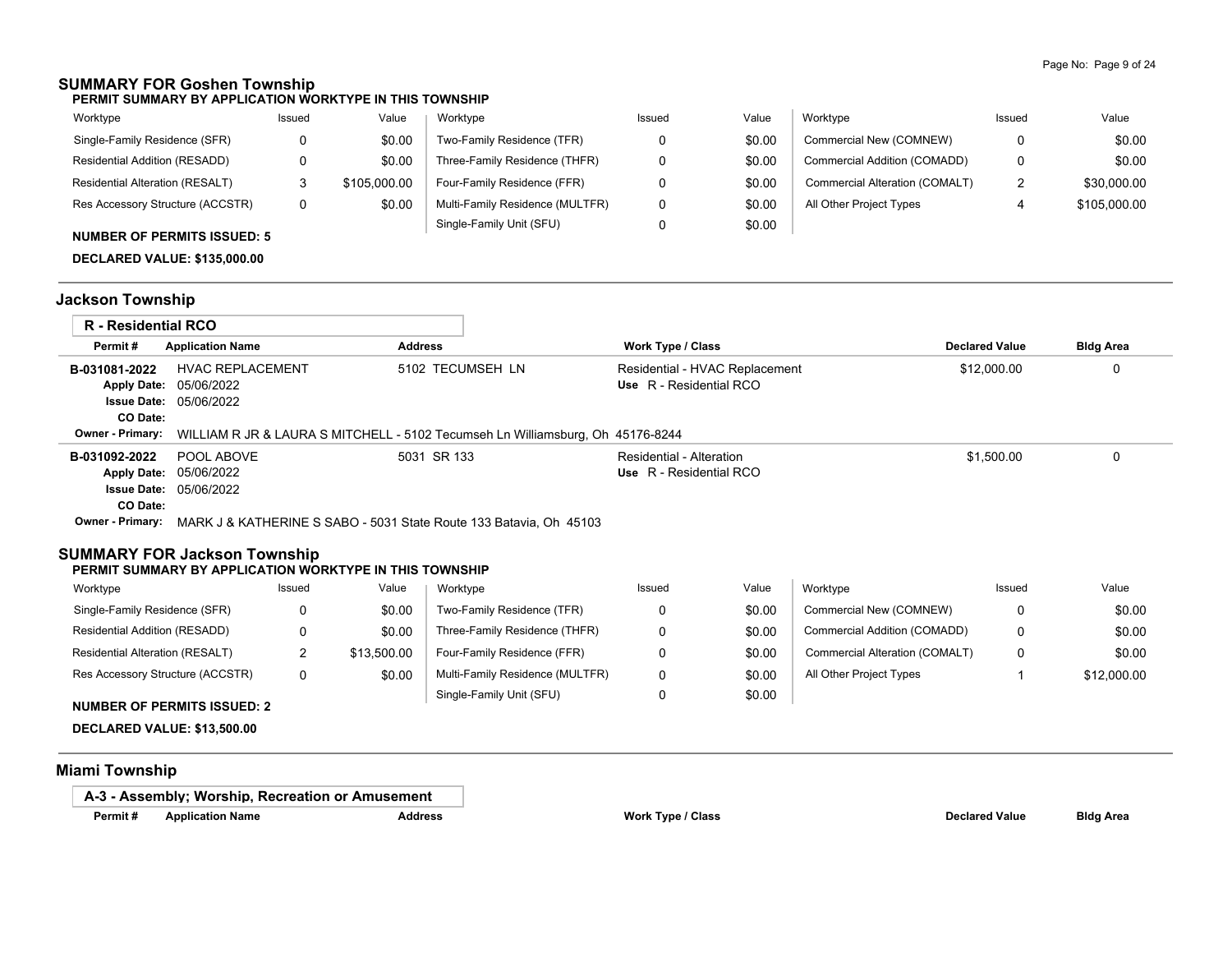|  |  |  | Page No: Page 10 of 24 |  |  |  |
|--|--|--|------------------------|--|--|--|
|--|--|--|------------------------|--|--|--|

| B-030745-2022 | 1ST BAPT PRINT SHOP ROOF      | 1367 WOODVILLE PIKE | Commercial - Roof Replacement                               | \$44.184.00 |  |
|---------------|-------------------------------|---------------------|-------------------------------------------------------------|-------------|--|
|               | <b>Apply Date: 04/30/2022</b> |                     | <b>Use</b> A-3 - Assembly; Worship, Recreation or Amusement |             |  |
|               | <b>Issue Date: 05/04/2022</b> |                     |                                                             |             |  |
| CO Date:      |                               |                     |                                                             |             |  |

**Owner - Primary:** FIRST BAPTIST CHURCH OF MILFORD - 12 Fleetwood Ln Milford, Oh 45150

| <b>R</b> - Residential RCO                           |                                                                                                                                                                                             |                   |                                                                                                  |                       |                  |
|------------------------------------------------------|---------------------------------------------------------------------------------------------------------------------------------------------------------------------------------------------|-------------------|--------------------------------------------------------------------------------------------------|-----------------------|------------------|
| Permit#                                              | <b>Application Name</b>                                                                                                                                                                     | <b>Address</b>    | <b>Work Type / Class</b>                                                                         | <b>Declared Value</b> | <b>Bldg Area</b> |
| B-025731-2021<br><b>Owner - Primary:</b>             | <b>ELECTRIC UPGRADE</b><br>Apply Date: 10/18/2021<br><b>Issue Date: 05/03/2022</b><br>CO Date: 05/13/2022<br>NANCY WICKER & HARRY DAVID - 6288 Branch Hill Miamiville Rd Loveland, Oh 45140 |                   | 6288 BRANCH HILL MIAMIVILLE RD Residential - Electric Service Upgrade<br>Use R - Residential RCO | \$3,684.00            | 0                |
| B-030080-2022<br>CO Date:<br><b>Owner - Primary:</b> | <b>HVAC REPLACEMENT</b><br>Apply Date: 04/20/2022<br><b>Issue Date: 05/04/2022</b><br>ROBT & BARBARA CHAMPLIN - 1206 Teakwood Dr Milford, Oh 45150                                          | 1206 TEAKWOOD DR  | Residential - HVAC Replacement<br>Use R - Residential RCO                                        | \$6,880.00            | 0                |
| B-030368-2022<br><b>Owner - Primary:</b>             | <b>DECK</b><br>Apply Date: 04/25/2022<br><b>Issue Date: 05/03/2022</b><br>CO Date: 05/27/2022<br>GARY P & MARY E COX - 5761 Barclay Ln Milford, Oh 45150                                    | 5761 BARCLAY LN   | Residential - Addition<br>Use R - Residential RCO                                                | \$10,000.00           | 216              |
| B-030528-2022<br>CO Date:<br><b>Owner - Primary:</b> | <b>BASEMENT FINISH</b><br>Apply Date: 04/27/2022<br><b>Issue Date: 05/07/2022</b><br>JONATHAN CRUSIE - 1182 Mcmills Dr Milford, Oh 45150                                                    | 1182 MCMILLS DR   | Residential - Alteration<br>Use R - Residential RCO                                              | \$2,362.00            | 367              |
| B-030568-2022<br>CO Date:<br><b>Owner - Primary:</b> | <b>RYAN HOMES</b><br>Apply Date: 04/27/2022<br><b>Issue Date: 05/03/2022</b><br>WILLOW BRK FARMS LOVELAND LLC - 6330 E 75Th St, Suite 156 Indianapolis, In 46250                            | 1156 DIEKMEYER LN | Residential - Single Family Residence<br>Use R - Residential RCO                                 | \$281,087.00          | 4,808            |
| B-030584-2022<br>CO Date:<br><b>Owner - Primary:</b> | <b>RYAN HOMES</b><br>Apply Date: 04/28/2022<br><b>Issue Date: 05/03/2022</b><br>NVR INC - 8622 Jacquemin Dr West Chester, Oh 45069                                                          | 1162 DIEKMEYER LN | Residential - Single Family Residence<br>Use R - Residential RCO                                 | \$280,539.00          | 5,176            |
| B-030586-2022<br>CO Date:                            | <b>RYAN HOMES</b><br>Apply Date: 04/28/2022<br><b>Issue Date: 05/03/2022</b><br>Owner - Primary: NVR INC - 8622 Jacquemin Dr West Chester, Oh 45069                                         | 1164 DIEKMEYER LN | Residential - Single Family Residence<br>Use R - Residential RCO                                 | \$280,368.00          | 4,862            |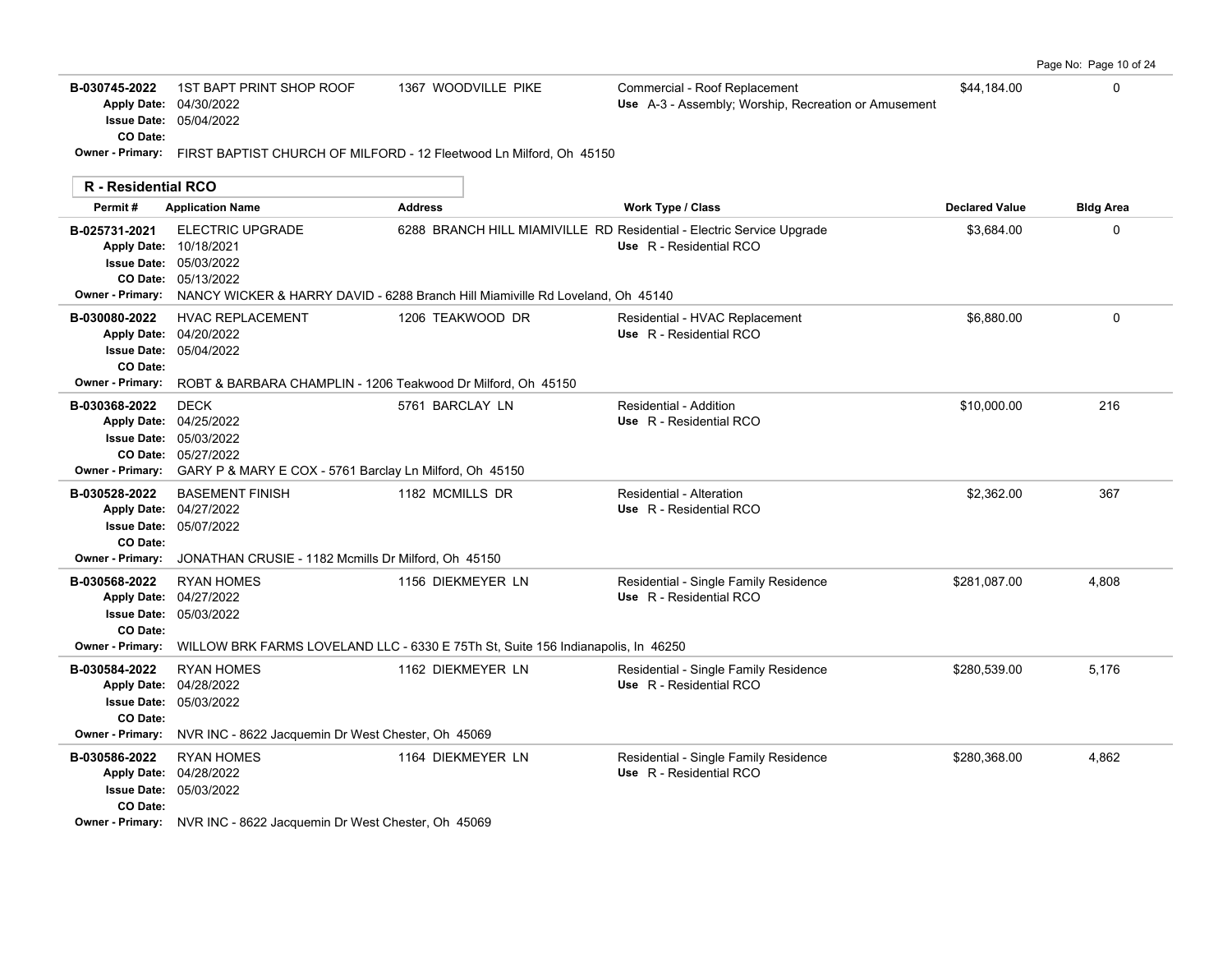|                                                      |                                                                                                                                                                       |                                                                                                        |                                                                  |              | Page No: Page 11 of 24 |
|------------------------------------------------------|-----------------------------------------------------------------------------------------------------------------------------------------------------------------------|--------------------------------------------------------------------------------------------------------|------------------------------------------------------------------|--------------|------------------------|
| B-030661-2022<br>CO Date:                            | <b>BERKEY CUSTOM HOMES</b><br>Apply Date: 04/29/2022<br><b>Issue Date: 05/02/2022</b>                                                                                 | 6187 WHILEAWAY DR                                                                                      | Residential - Single Family Residence<br>Use R - Residential RCO | \$431,000.00 | 5,281                  |
| Owner - Primary:                                     | WHILEAWAY LLC - 1768 Happy Valley Dr Fairfield, Oh 45014                                                                                                              |                                                                                                        |                                                                  |              |                        |
| B-030728-2022<br><b>Owner - Primary:</b>             | <b>HVAC REPLACEMENT</b><br>Apply Date: 04/30/2022<br><b>Issue Date: 05/06/2022</b><br>CO Date: 05/20/2022<br>JAMES A BREYER - 6376 Pawnee Ridge St Loveland, Oh 45140 | 6376 PAWNEE RIDGE                                                                                      | Residential - HVAC Replacement<br>Use R - Residential RCO        | \$14,902.00  | $\mathbf 0$            |
| B-030790-2022<br>CO Date:<br><b>Owner - Primary:</b> | <b>RETAINING WALLS (2)</b><br>Apply Date: 05/02/2022<br>Issue Date: 05/04/2022                                                                                        | 6319 EVERGREEN LN<br>ARVIND & STACEY ELANGOVAN - 7208 Silver Crest Dr Cincinnati, Oh 45236             | Residential - Accessory Structure<br>Use R - Residential RCO     | \$14,500.00  | $\mathbf 0$            |
| B-030845-2022<br>CO Date:<br><b>Owner - Primary:</b> | <b>M/I HOMES</b><br>Apply Date: 05/02/2022<br><b>Issue Date: 05/07/2022</b>                                                                                           | 1431 PALMA DR<br>M/I HOMES OF CINCINNATI LLC - 9349 Waterstone Blvd, Ste 100 Cincinnati, Oh 45249      | Residential - Single Family Residence<br>Use R - Residential RCO | \$110,770.00 | 4,566                  |
| B-030883-2022<br>CO Date:                            | ROOF REPLACEMENT<br>Apply Date: 05/03/2022<br><b>Issue Date: 05/06/2022</b>                                                                                           | 6421 PHEASANT RUN                                                                                      | Residential - Roof Replacement<br>Use R - Residential RCO        | \$9,884.07   | $\mathbf 0$            |
|                                                      |                                                                                                                                                                       | <b>Owner - Primary:</b> AARON K & SANDRA A BOOTHBY - 6421 Pheasant Run St Loveland, Oh 45140           |                                                                  |              |                        |
| B-030886-2022<br><b>Owner - Primary:</b>             | <b>HVAC REPLACEMENT</b><br>Apply Date: 05/03/2022<br>Issue Date: 05/03/2022<br>CO Date: 05/16/2022<br>DANNIE S & MILDRED J DALY - 964 Tarragon Ln Milford, Oh 45150   | 964 TARRAGON LN                                                                                        | Residential - HVAC Replacement<br>Use R - Residential RCO        | \$9,643.00   | $\mathbf 0$            |
| B-030893-2022<br>CO Date:<br><b>Owner - Primary:</b> | <b>MI HOMES</b><br>Apply Date: 05/03/2022<br><b>Issue Date: 05/07/2022</b>                                                                                            | 1429 PALMA DR<br>M/I HOMES OF CINCINNATI LLC - 9349 Waterstone Blvd, Ste 100 Cincinnati, Oh 45249      | Residential - Single Family Residence<br>Use R - Residential RCO | \$175,835.00 | 5,348                  |
|                                                      | <b>ELECTRIC REPAIR</b>                                                                                                                                                | 6128 PRICE RD                                                                                          | Residential - Electric Service Upgrade                           | \$3,075.08   | $\Omega$               |
| B-030914-2022<br><b>Owner - Primary:</b>             | Apply Date: 05/03/2022<br><b>Issue Date: 05/03/2022</b><br>CO Date: 05/18/2022                                                                                        | DAVID T & SOWECKE JORDAN C LONNEMAN - 6128 Price Rd Loveland, Oh 45140                                 | Use R - Residential RCO                                          |              |                        |
| B-030915-2022<br>CO Date:                            | <b>MI HOMES</b><br>Apply Date: 05/03/2022<br><b>Issue Date: 05/07/2022</b>                                                                                            | 1434 PALMA DR                                                                                          | Residential - Single Family Residence<br>Use R - Residential RCO | \$153,340.00 | 4,853                  |
|                                                      |                                                                                                                                                                       | <b>Owner - Primary:</b> M/LHOMES OF CINCINNATLLIC - 9349 Waterstone Blyd. Ste 100 Cincinnati Ob. 45249 |                                                                  |              |                        |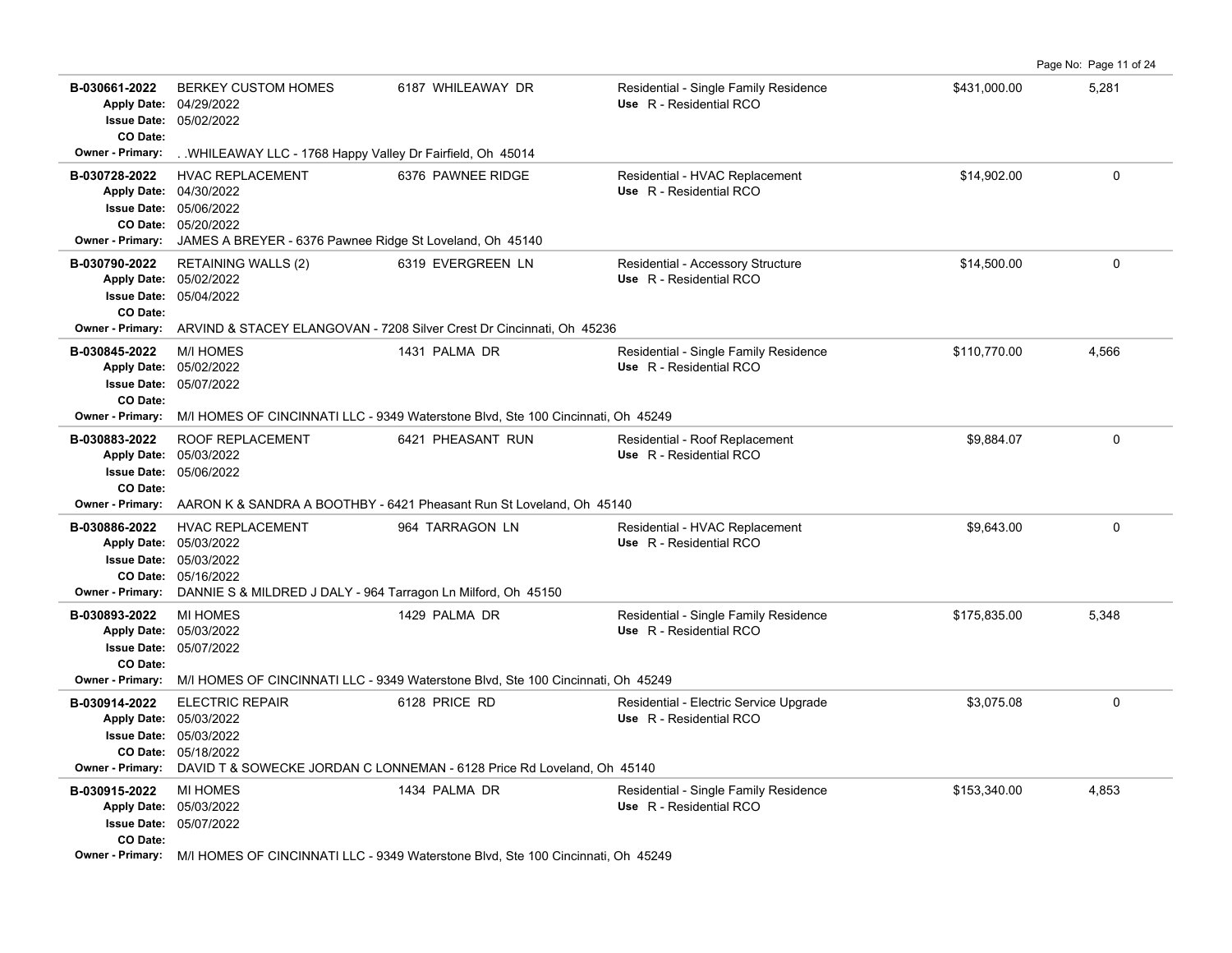| B-030943-2022<br><b>Apply Date:</b><br><b>Issue Date:</b><br>CO Date:                            | <b>M/I HOMES</b><br>05/03/2022<br>05/07/2022                                                                                                                                  | 1433 PALMA DR                                                                                 | Residential - Single Family Residence<br>Use R - Residential RCO  | \$183.535.00          | 5.557            |
|--------------------------------------------------------------------------------------------------|-------------------------------------------------------------------------------------------------------------------------------------------------------------------------------|-----------------------------------------------------------------------------------------------|-------------------------------------------------------------------|-----------------------|------------------|
| <b>Owner - Primary:</b>                                                                          | M/I HOMES OF CINCINNATI LLC - 9349 Waterstone Blvd, Ste 100 Cincinnati, Oh 45249                                                                                              |                                                                                               |                                                                   |                       |                  |
| B-031017-2022<br><b>Apply Date:</b><br>CO Date:<br><b>Owner - Primary:</b>                       | ROOF REPLACEMENT<br>05/04/2022<br><b>Issue Date: 05/04/2022</b><br>05/23/2022<br>YOLANDA L HUGHES - 5779 High View Dr Milford, Oh 45150                                       | 5779 HIGH VIEW DR                                                                             | Residential - Roof Replacement<br>Use R - Residential RCO         | \$11,928.60           | 0                |
| B-031052-2022<br><b>Apply Date:</b><br><b>Issue Date:</b><br>CO Date:<br><b>Owner - Primary:</b> | POOL INGROUND<br>05/05/2022<br>05/05/2022                                                                                                                                     | 1221 WINTERCREST CIR<br>JOHN B IV & SARAH E GRONNETT - 1221 Wintercrest Cir Milford, Oh 45150 | Residential - Alteration<br>Use R - Residential RCO               | \$45,000.00           | 0                |
| B-031062-2022<br><b>Apply Date:</b><br><b>Issue Date:</b><br>CO Date:<br>Owner - Primary:        | POOL INGROUND<br>05/05/2022<br>05/05/2022<br>HILARY T & AMY DEBELAK - 6324 Evergreen Ln Loveland, Oh 45140                                                                    | 6324 EVERGREEN LN                                                                             | <b>Residential - Alteration</b><br>Use R - Residential RCO        | \$60,000.00           | 0                |
| B-031090-2022<br>CO Date:<br><b>Owner - Primary:</b>                                             | ROOF REPLACEMENT<br>Apply Date: 05/06/2022<br><b>Issue Date: 05/06/2022</b><br>ROBERT P & PATRICIA M BAECHTOLD - 5725 Willnean Dr Milford, Oh 45150                           | 5725 WILLNEAN DR                                                                              | Residential - Roof Replacement<br>Use R - Residential RCO         | \$20,494.14           | 0                |
| B-031122-2022<br>CO Date:                                                                        | <b>ELECTRIC REPAIR</b><br>Apply Date: 05/06/2022<br><b>Issue Date: 05/06/2022</b><br>Owner - Primary: PAUL E & REBEKAH SMITH - 6457 Lewis Rd Loveland, Oh 45140               | 6457 LEWIS RD                                                                                 | Residential - Electric Service Upgrade<br>Use R - Residential RCO | \$4,038.00            | $\Omega$         |
|                                                                                                  |                                                                                                                                                                               |                                                                                               |                                                                   |                       |                  |
|                                                                                                  | <b>U - Utility &amp; Miscellaneous</b>                                                                                                                                        |                                                                                               |                                                                   |                       |                  |
| Permit#                                                                                          | <b>Application Name</b>                                                                                                                                                       | <b>Address</b>                                                                                | <b>Work Type / Class</b>                                          | <b>Declared Value</b> | <b>Bldg Area</b> |
| B-030027-2022<br><b>Issue Date:</b><br>Owner - Primary:                                          | MOELLER COMPLEX SCOREBOARD 6123 SECOND ST<br>Apply Date: 04/19/2022<br>05/05/2022<br>CO Date: 05/12/2022<br>MOELLER ATHLETIC CENTER - 375 Center St, 175 Miamiville, Oh 45147 |                                                                                               | Commercial - Sign<br>Use U - Utility & Miscellaneous              | \$25,000.00           | 200              |
| B-030061-2022<br><b>Apply Date:</b><br>CO Date:                                                  | SHAREFAX WALL SIGNS<br>04/19/2022<br><b>Issue Date: 05/02/2022</b><br>Owner - Primary: SHAREFAX CREDIT UNION INC - 1147 Old State Route 74 Batavia, Oh 45103                  | 5855 CINEMA DR                                                                                | Commercial - Sign<br>Use U - Utility & Miscellaneous              | \$7,500.00            | 24               |

Page No: Page 12 of 24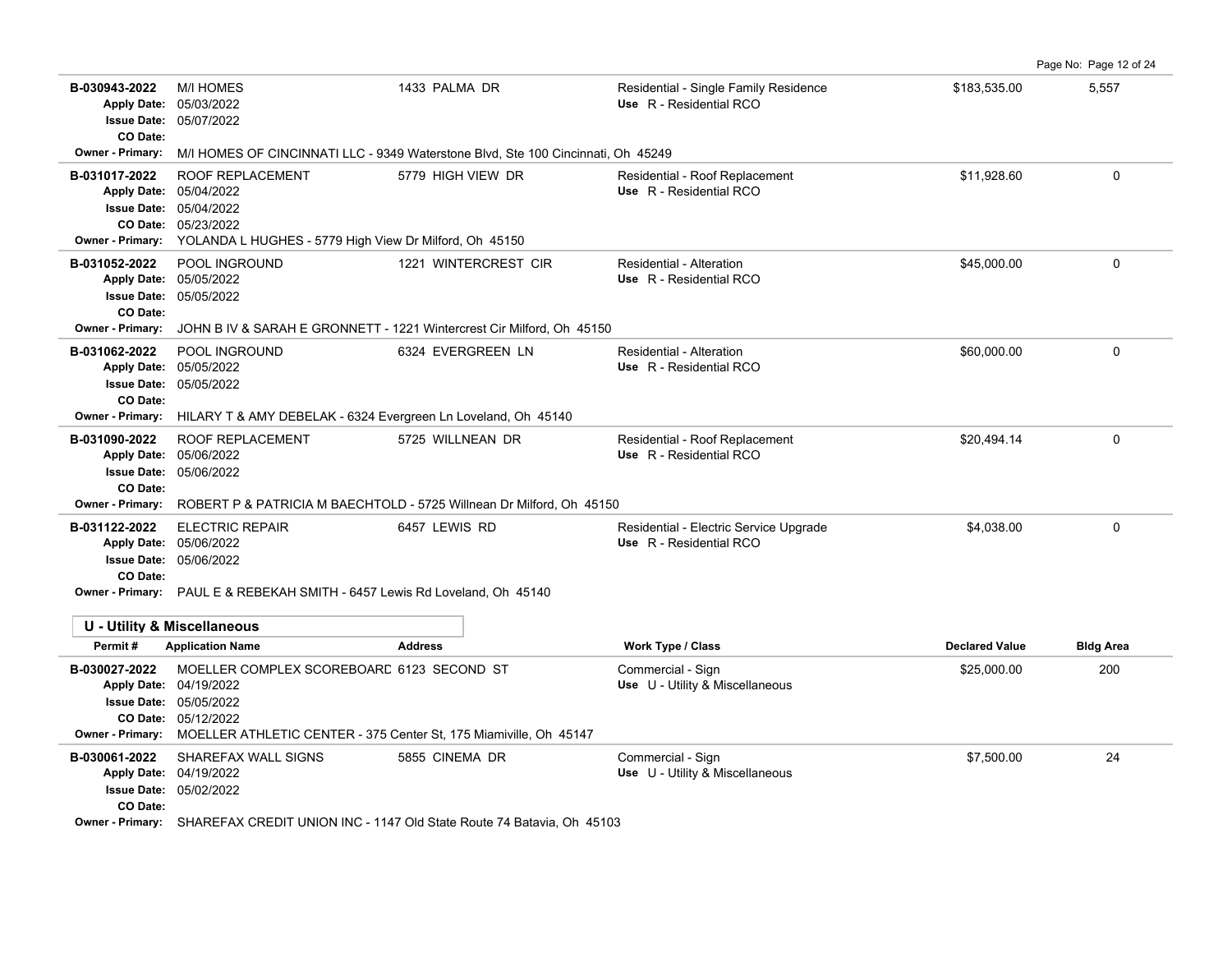Page No: Page 13 of 24

| B-030787-2022 | DANCE ETC MONUMENT SIGN                                                       | 5985 MEIJER DR | Commercial - Sign               | \$16,000.00 | 48 |
|---------------|-------------------------------------------------------------------------------|----------------|---------------------------------|-------------|----|
|               | <b>Apply Date: 05/02/2022</b>                                                 |                | Use U - Utility & Miscellaneous |             |    |
|               | <b>Issue Date: 05/04/2022</b>                                                 |                |                                 |             |    |
| CO Date:      |                                                                               |                |                                 |             |    |
|               | <b>Owner - Primary:</b> AKT PROPERTIES INC - 5985 Meijer Dr Milford, Oh 45150 |                |                                 |             |    |

### **SUMMARY FOR Miami Township**

#### **PERMIT SUMMARY BY APPLICATION WORKTYPE IN THIS TOWNSHIP**

| Worktype                               | Issued | Value          | Worktype                        | Issued | Value  | Worktype                       | Issued | Value        |
|----------------------------------------|--------|----------------|---------------------------------|--------|--------|--------------------------------|--------|--------------|
| Single-Family Residence (SFR)          | 8      | \$1.896.474.00 | Two-Family Residence (TFR)      |        | \$0.00 | Commercial New (COMNEW)        |        | \$0.00       |
| Residential Addition (RESADD)          |        | \$10,000.00    | Three-Family Residence (THFR)   |        | \$0.00 | Commercial Addition (COMADD)   |        | \$0.00       |
| <b>Residential Alteration (RESALT)</b> | 12     | \$191.890.89   | Four-Family Residence (FFR)     |        | \$0.00 | Commercial Alteration (COMALT) |        | \$44,184.00  |
| Res Accessory Structure (ACCSTR)       |        | \$14,500.00    | Multi-Family Residence (MULTFR) |        | \$0.00 | All Other Project Types        | 10     | \$166,415.81 |
| <b>NUMBER OF PERMITS ISSUED: 26</b>    |        |                | Single-Family Unit (SFU)        |        | \$0.00 |                                |        |              |

**DECLARED VALUE: \$2,205,548.89**

# **Monroe Township**

| <b>R</b> - Residential RCO                                                                       |                                                                                                                                      |                                                               |                                                              |                       |                  |  |  |  |  |  |  |  |
|--------------------------------------------------------------------------------------------------|--------------------------------------------------------------------------------------------------------------------------------------|---------------------------------------------------------------|--------------------------------------------------------------|-----------------------|------------------|--|--|--|--|--|--|--|
| Permit#                                                                                          | <b>Application Name</b>                                                                                                              | <b>Address</b>                                                | Work Type / Class                                            | <b>Declared Value</b> | <b>Bldg Area</b> |  |  |  |  |  |  |  |
| B-030858-2022<br><b>Apply Date:</b><br><b>Issue Date:</b>                                        | POLE BARN W/ELEC<br>05/02/2022<br>05/06/2022                                                                                         | 1953 WEST RD                                                  | Residential - Accessory Structure<br>Use R - Residential RCO | \$11,128.69           | 0                |  |  |  |  |  |  |  |
| CO Date:<br><b>Owner - Primary:</b>                                                              |                                                                                                                                      | MATTHEW & ALEXIS LITTLE - 1953 West Rd New Richmond, Oh 45157 |                                                              |                       |                  |  |  |  |  |  |  |  |
| B-031007-2022<br><b>Apply Date:</b><br>CO Date:<br><b>Owner - Primary:</b>                       | <b>SOLAR PANELS</b><br>05/04/2022<br><b>Issue Date: 05/06/2022</b><br>STACEY M HAAS ET AL - 2536 Jett Hill Rd New Richmond, Oh 45157 | 2536 JETT HILL RD                                             | Residential - Solar Panels<br>Use R - Residential RCO        | \$35,600.00           | 0                |  |  |  |  |  |  |  |
| B-031016-2022<br><b>Apply Date:</b><br><b>Issue Date:</b><br>CO Date:<br><b>Owner - Primary:</b> | <b>ROOF REPLACEMENT</b><br>05/04/2022<br>05/04/2022<br>ANDREW & KIMBERLY CHAMBERS - 2367-2 Michael Dr New Richmond, Oh 45157         | 2367 MICHAEL DR                                               | Residential - Roof Replacement<br>Use R - Residential RCO    | \$13,320.00           | 0                |  |  |  |  |  |  |  |
| B-031083-2022<br><b>Apply Date:</b><br><b>Issue Date:</b><br>CO Date:<br>Owner - Primary:        | FIREPLACE, CHIMNEY<br>05/06/2022<br>05/06/2022<br>KEN & DIANA RITTERHOLZ - 2041 Laurel Lindale Rd New Richmond, Oh 45157             | 2041 LAUREL LINDALE RD                                        | Residential - Alteration<br>Use R - Residential RCO          | \$7,863.00            | 0                |  |  |  |  |  |  |  |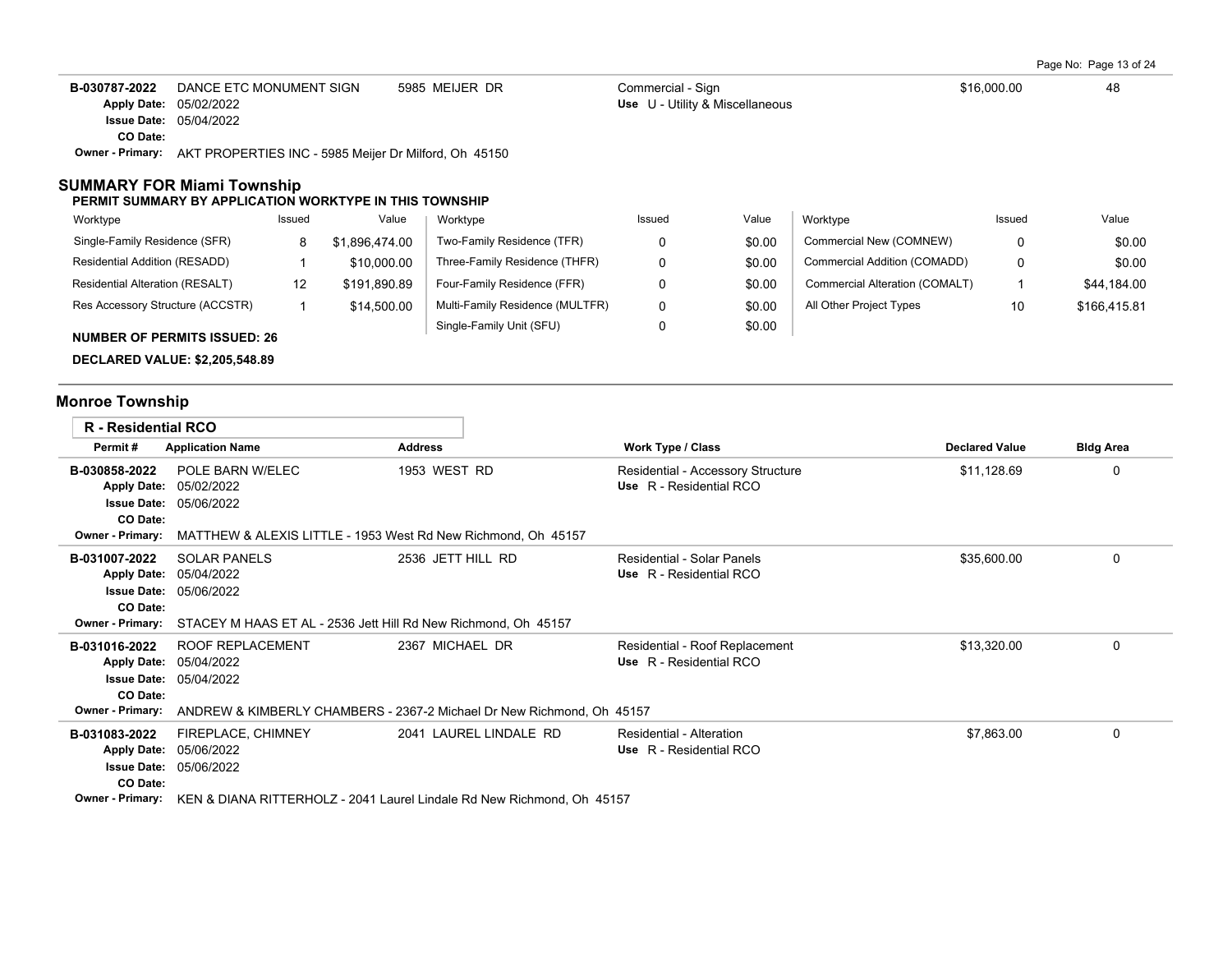## **SUMMARY FOR Monroe Township**

**PERMIT SUMMARY BY APPLICATION WORKTYPE IN THIS TOWNSHIP**

| Worktype                               | Issued | Value       | Worktype                        | Issued | Value  | Worktype                       | Issued | Value       |
|----------------------------------------|--------|-------------|---------------------------------|--------|--------|--------------------------------|--------|-------------|
| Single-Family Residence (SFR)          |        | \$0.00      | Two-Family Residence (TFR)      |        | \$0.00 | Commercial New (COMNEW)        |        | \$0.00      |
| Residential Addition (RESADD)          |        | \$0.00      | Three-Family Residence (THFR)   |        | \$0.00 | Commercial Addition (COMADD)   |        | \$0.00      |
| <b>Residential Alteration (RESALT)</b> |        | \$56,783.00 | Four-Family Residence (FFR)     |        | \$0.00 | Commercial Alteration (COMALT) |        | \$0.00      |
| Res Accessory Structure (ACCSTR)       |        | \$11,128.69 | Multi-Family Residence (MULTFR) |        | \$0.00 | All Other Project Types        |        | \$48,920.00 |
|                                        |        |             | Single-Family Unit (SFU)        |        | \$0.00 |                                |        |             |

### **NUMBER OF PERMITS ISSUED: 4**

**DECLARED VALUE: \$67,911.69**

## **New Richmond Village**

| R - Residential RCO     |                                                                       |                        |                            |                       |                  |
|-------------------------|-----------------------------------------------------------------------|------------------------|----------------------------|-----------------------|------------------|
| Permit#                 | <b>Application Name</b>                                               | <b>Address</b>         | <b>Work Type / Class</b>   | <b>Declared Value</b> | <b>Bldg Area</b> |
| B-030602-2022           | SOLAR PANELS                                                          | 113 CROSSING CIRCLE CT | Residential - Solar Panels | \$9.022.00            |                  |
|                         | <b>Apply Date: 04/28/2022</b>                                         |                        | Use R - Residential RCO    |                       |                  |
|                         | <b>Issue Date: 05/02/2022</b>                                         |                        |                            |                       |                  |
| CO Date:                |                                                                       |                        |                            |                       |                  |
| <b>Owner - Primary:</b> | WILLIAM & YVONNE KING - 113 Crossing Circle Ct New Richmond, Oh 45157 |                        |                            |                       |                  |

## **SUMMARY FOR New Richmond Village**

#### **PERMIT SUMMARY BY APPLICATION WORKTYPE IN THIS TOWNSHIP**

| Worktype                         | Issued | Value      | Worktype                        | Issued | Value  | Worktype                       | Issued | Value      |
|----------------------------------|--------|------------|---------------------------------|--------|--------|--------------------------------|--------|------------|
| Single-Family Residence (SFR)    |        | \$0.00     | Two-Family Residence (TFR)      |        | \$0.00 | Commercial New (COMNEW)        |        | \$0.00     |
| Residential Addition (RESADD)    |        | \$0.00     | Three-Family Residence (THFR)   |        | \$0.00 | Commercial Addition (COMADD)   | 0      | \$0.00     |
| Residential Alteration (RESALT)  |        | \$9.022.00 | Four-Family Residence (FFR)     |        | \$0.00 | Commercial Alteration (COMALT) | 0      | \$0.00     |
| Res Accessory Structure (ACCSTR) | 0      | \$0.00     | Multi-Family Residence (MULTFR) |        | \$0.00 | All Other Project Types        |        | \$9.022.00 |
|                                  |        |            | Single-Family Unit (SFU)        |        | \$0.00 |                                |        |            |

#### **NUMBER OF PERMITS ISSUED: 1**

**DECLARED VALUE: \$9,022.00**

# **Pierce Township**

| R - Residential RCO |                               |                 |                         |                       |                  |
|---------------------|-------------------------------|-----------------|-------------------------|-----------------------|------------------|
| Permit#             | <b>Application Name</b>       | <b>Address</b>  | Work Type / Class       | <b>Declared Value</b> | <b>Bldg Area</b> |
| B-030403-2022       | <b>DECK</b>                   | 54 CEDARWOOD DR | Residential - Addition  | \$2,500.00            | 256              |
|                     | Apply Date: 04/26/2022        |                 | Use R - Residential RCO |                       |                  |
|                     | <b>Issue Date: 05/02/2022</b> |                 |                         |                       |                  |
| CO Date:            |                               |                 |                         |                       |                  |
|                     |                               |                 |                         |                       |                  |

**Owner - Primary:** CHRISTINA EVE ATKINS - 54 Cedarwood Dr Amelia, Oh 45102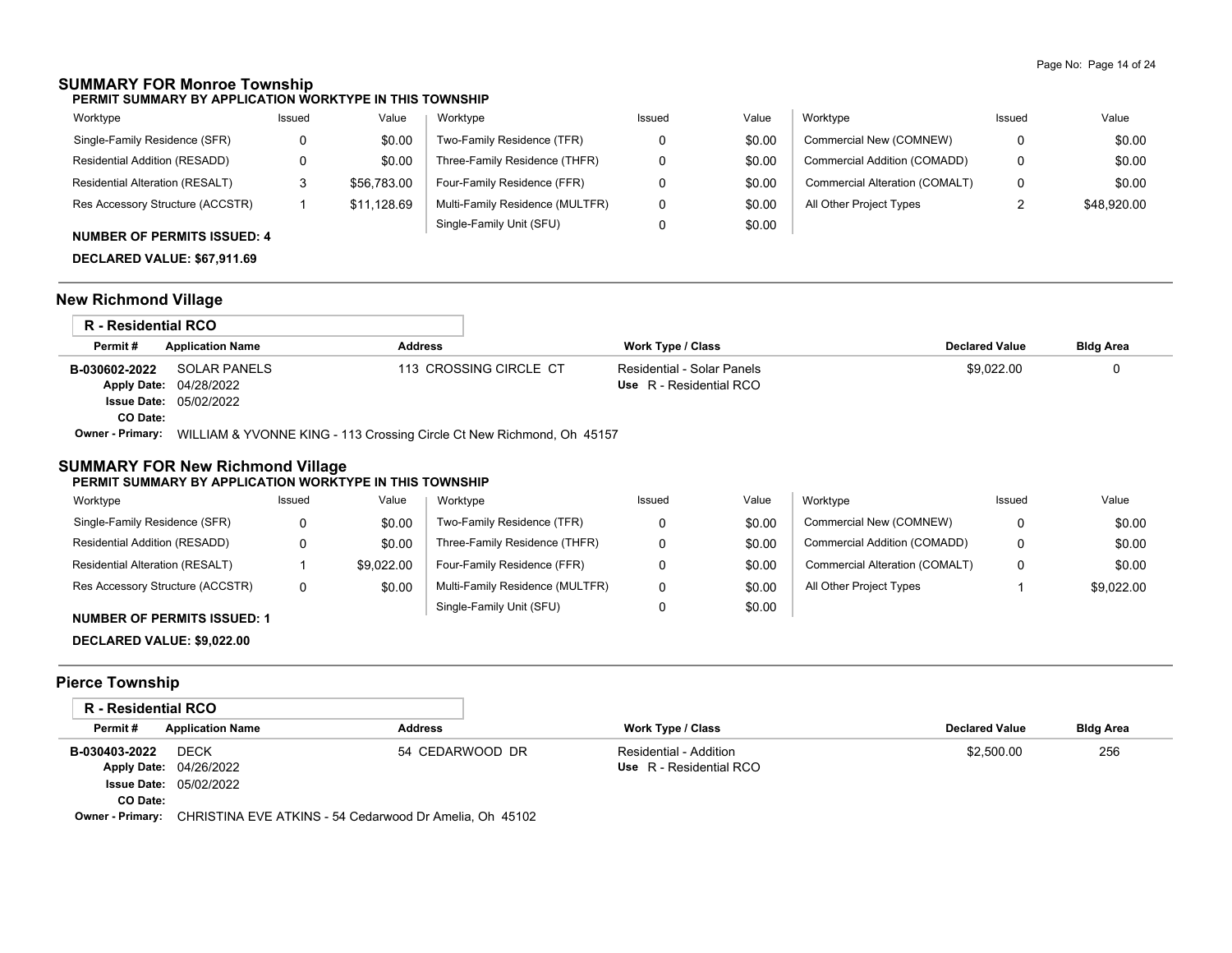**B-030666-2022** HVAC REPLACEMENT 1091 CAMERON GLEN Residential - HVAC Replacement \$5,000.00 \$5,000.00 05/11/2022 **CO Date:** 05/04/2022 **Issue Date:** Apply Date: 04/29/2022 **Apply Date: Use** R - Residential RCO **Owner - Primary:** RICHARD J & PATRICIA A HARRMANN - 1091 Cameron Glen St Cincinnati, Oh 45245 B-030685-2022 TK CONSTRUCTORS 3782 FULTON GROVE RD Residential - Single Family Residence \$495,000.00 5,178 12/02/2020 **CO Date:** 05/02/2022 **Issue Date:** 04/29/2022 **Apply Date: Use** R - Residential RCO **Owner - Primary:** TEJAY & MARIE ASBURY - 4627 Summerside Rd Cincinnati, Oh 45244 **B-030735-2022** \$5,000.00 0 05/03/2022 **Issue Date:** 04/30/2022 **Apply Date: Use** R - Residential RCO DEMO 843 BRADBURY RD Residential - Alteration **CO Date: Owner - Primary:** THOMAS & MARCELLA MEYER - 3600 Slaven Rd Cincinnati, Oh 45245 B-030779-2022 FISCHER HOMES 3894 KIPPLING CROSSING Residential - Single Family Residence \$336,083.00 4,670 05/06/2022 **Issue Date:** Apply Date: 05/02/2022 **Apply Date: Use** R - Residential RCO **CO Date: Owner - Primary:** Permit TeamGRAND COMMUNITIES LTD - 3940 Olympic Bv, Ste 400 Erlanger, Ky 41018 B-030788-2022 FISCHER HOMES 3777 STURBRIDGE WAY Residential - Single Family Residence \$435,154.00 5,531 05/05/2022 **Issue Date:** Apply Date: 05/02/2022 **Apply Date: Use** R - Residential RCO **CO Date: Owner - Primary:** GRAND COMMUNITIES LTD - 3940 Olympic Bl, Ste 400 Erlanger, Ky 41018 B-030794-2022 FISCHER HOMES 3872 KIPPLING CROSSING Residential - Single Family Residence \$251,252.00 4,198 05/06/2022 **Issue Date:** Apply Date: 05/02/2022 **Apply Date: Use** R - Residential RCO **CO Date: Owner - Primary:** FISCHER SFH - 3940 Olympic Blvd, Ste 400 Erlanger, Ky 41018 B-030837-2022 FISCHER HOMES 3797 STURBRIDGE WAY Residential - Single Family Residence \$468,036.00 5,029 05/05/2022 **Issue Date:** Apply Date: 05/02/2022 **Apply Date: Use** R - Residential RCO **CO Date: Owner - Primary:** Permit TeamGRAND COMMUNITIES LTD - 3940 Olympic Bv, Ste 400 Erlanger, Ky 41018 B-030843-2022 FISCHER HOMES 3779 STURBRIDGE WAY Residential - Single Family Residence \$436,610.00 5,717 05/05/2022 **Issue Date:** 05/02/2022 **Apply Date: Use** R - Residential RCO **CO Date: Owner - Primary:** Permit TeamGRAND COMMUNITIES LTD - 3940 Olympic Bv, Ste 400 Erlanger, Ky 41018 **B-030946-2022** \$5,000.00 0 WATER CHANGEOVER 849 BRADBURY RD Residential - Alteration 05/03/2022 **Issue Date:** 05/03/2022 **Apply Date: Use** R - Residential RCO **CO Date:**

Page No: Page 15 of 24

**Owner - Primary:** DEWAYNE & TAMI BROUGHTON - 3745 White Chapel Ct Amelia, Oh 45102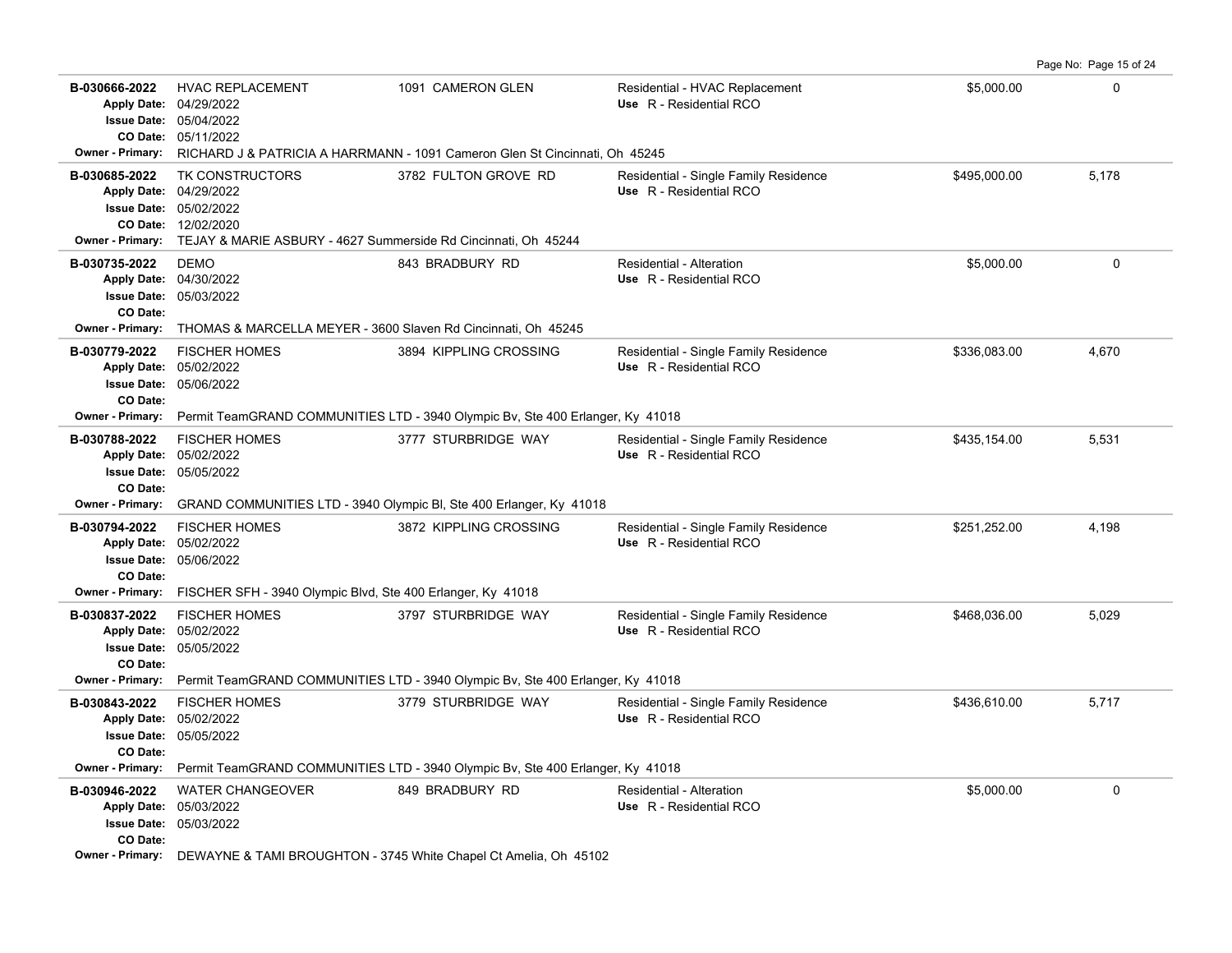| Page No: Page 16 of 24 |  |  |  |
|------------------------|--|--|--|
|------------------------|--|--|--|

| B-030953-2022<br><b>Apply Date:</b><br><b>Issue Date:</b><br>CO Date:<br><b>Owner - Primary:</b>                           | <b>ELECTRIC UPGRADE</b><br>05/03/2022<br>05/03/2022<br>05/12/2022 |        |                | 849 BRADBURY RD<br>DEWAYNE BROUGHTONBROUGHTON PROPERTIES LLC - 3745 White Chapel Ct Amelia, Oh 45102           | Residential - Electric Service Upgrade<br>Use R - Residential RCO |        |                                | \$1.500.00            | $\Omega$         |
|----------------------------------------------------------------------------------------------------------------------------|-------------------------------------------------------------------|--------|----------------|----------------------------------------------------------------------------------------------------------------|-------------------------------------------------------------------|--------|--------------------------------|-----------------------|------------------|
| B-031014-2022<br><b>Apply Date:</b><br><b>Issue Date: 05/06/2022</b><br>CO Date:                                           | <b>SOLAR PANELS</b><br>05/04/2022                                 |        |                | 8 TICKET WAY<br>Residential - Solar Panels<br>Use R - Residential RCO                                          |                                                                   |        | \$6,134.96                     | $\Omega$              |                  |
| <b>Owner - Primary:</b>                                                                                                    |                                                                   |        |                | WANDA JONES BEVINGTON - 8 Ticket Way Amelia, Oh 45102                                                          |                                                                   |        |                                |                       |                  |
| B-031040-2022<br><b>Apply Date:</b><br><b>Issue Date:</b><br>CO Date: 06/02/2022                                           | <b>HVAC REPLACEMENT</b><br>05/05/2022<br>05/05/2022               |        |                | 3652 HIGHLAND GREEN<br>Owner - Primary: PHILIP M & SUSAN K PRICE - 3652 Highland Green St Cincinnati, Oh 45245 | Residential - HVAC Replacement<br>Use R - Residential RCO         |        |                                | \$12,000.00           | $\Omega$         |
| S-1 - Storage; Moderate Hazard                                                                                             |                                                                   |        |                |                                                                                                                |                                                                   |        |                                |                       |                  |
| Permit#                                                                                                                    | <b>Application Name</b>                                           |        | <b>Address</b> |                                                                                                                | <b>Work Type / Class</b>                                          |        |                                | <b>Declared Value</b> | <b>Bldg Area</b> |
| B-028687-2022<br>Apply Date: 03/09/2022<br><b>Issue Date: 05/03/2022</b><br>CO Date:<br><b>SUMMARY FOR Pierce Township</b> | VALLEY COLLISION POLE BARN                                        |        |                | 100 MAIN ST<br><b>Owner - Primary:</b> TIM BACKVALLEY COLLISION CENTER INC - 100 E Main St Amelia, Oh 45102    | Commercial - New Structure<br>Use S-1 - Storage; Moderate Hazard  |        |                                | \$142,000.00          | 2,520            |
| PERMIT SUMMARY BY APPLICATION WORKTYPE IN THIS TOWNSHIP                                                                    |                                                                   |        |                |                                                                                                                |                                                                   |        |                                |                       |                  |
| Worktype                                                                                                                   |                                                                   | Issued | Value          | Worktype                                                                                                       | Issued                                                            | Value  | Worktype                       | Issued                | Value            |
| Single-Family Residence (SFR)                                                                                              |                                                                   | 6      | \$2,422,135.00 | Two-Family Residence (TFR)                                                                                     | 0                                                                 | \$0.00 | Commercial New (COMNEW)        | 1                     | \$142,000.00     |
| Residential Addition (RESADD)                                                                                              |                                                                   | -1     | \$2,500.00     | Three-Family Residence (THFR)                                                                                  | 0                                                                 | \$0.00 | Commercial Addition (COMADD)   | 0                     | \$0.00           |
| Residential Alteration (RESALT)                                                                                            |                                                                   | 6      | \$34,634.96    | Four-Family Residence (FFR)                                                                                    | 0                                                                 | \$0.00 | Commercial Alteration (COMALT) | 0                     | \$0.00           |
| Res Accessory Structure (ACCSTR)                                                                                           |                                                                   | 0      | \$0.00         | Multi-Family Residence (MULTFR)                                                                                | $\Omega$                                                          | \$0.00 | All Other Project Types        | 3                     | \$23.134.96      |
| <b>NUMBER OF PERMITS ISSUED: 14</b>                                                                                        |                                                                   |        |                | Single-Family Unit (SFU)                                                                                       | $\mathbf 0$                                                       | \$0.00 |                                |                       |                  |
| <b>DECLARED VALUE: \$2,601,269.96</b>                                                                                      |                                                                   |        |                |                                                                                                                |                                                                   |        |                                |                       |                  |
| <b>Stonelick Township</b>                                                                                                  |                                                                   |        |                |                                                                                                                |                                                                   |        |                                |                       |                  |
| <b>R</b> - Residential RCO                                                                                                 |                                                                   |        |                |                                                                                                                |                                                                   |        |                                |                       |                  |
| Dormit #                                                                                                                   | Annlication Namo                                                  |        | <b>Addross</b> |                                                                                                                | Work Type / Class                                                 |        |                                | Doclared Value        | <b>Plda Aros</b> |

| Permit#  | <b>Application Name</b>                                                                       | Address        | Work Type / Class        | <b>Declared Value</b> | <b>Bldg Area</b> |
|----------|-----------------------------------------------------------------------------------------------|----------------|--------------------------|-----------------------|------------------|
|          | <b>B-030885-2022 POOL INGROUND</b>                                                            | 2610 BERGEN RD | Residential - Alteration | \$45,000.00           |                  |
|          | <b>Apply Date: 05/03/2022</b>                                                                 |                | Use R - Residential RCO  |                       |                  |
|          | <b>Issue Date: 05/03/2022</b>                                                                 |                |                          |                       |                  |
| CO Date: |                                                                                               |                |                          |                       |                  |
|          | <b>Owner - Primary:</b> DAVID H & CINDY S MCDUFFORD - 8057 W Gate Park West Chester, Oh 45069 |                |                          |                       |                  |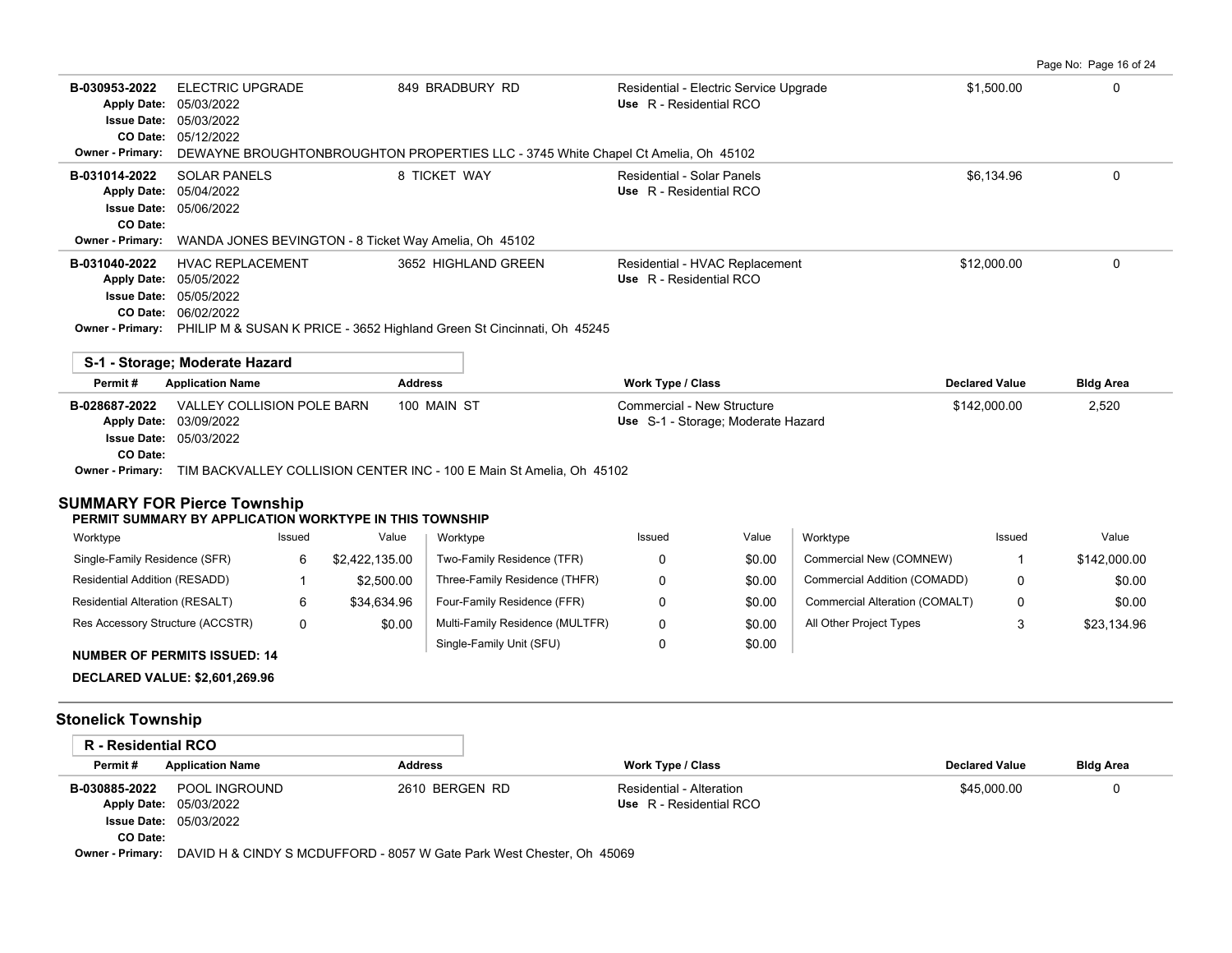Page No: Page 17 of 24

| B-031129-2022 | ROOF REPLACEMENT                                                                  | 5238 BENTON RD | Residential - Roof Replacement | \$16,870.00 |  |
|---------------|-----------------------------------------------------------------------------------|----------------|--------------------------------|-------------|--|
|               | Apply Date: 05/06/2022                                                            |                | Use R - Residential RCO        |             |  |
|               | <b>Issue Date: 05/06/2022</b>                                                     |                |                                |             |  |
|               | <b>CO Date: 05/20/2022</b>                                                        |                |                                |             |  |
|               | <b>Owner - Primary:</b> RUSSEL C & MARY B WARD - 5238 Benton Rd Batavia, Oh 45103 |                |                                |             |  |

### **SUMMARY FOR Stonelick Township**

#### **PERMIT SUMMARY BY APPLICATION WORKTYPE IN THIS TOWNSHIP**

| Worktype                           | Issued | Value       | Worktype                        | Issued | Value  | Worktype                       | Issued | Value       |
|------------------------------------|--------|-------------|---------------------------------|--------|--------|--------------------------------|--------|-------------|
| Single-Family Residence (SFR)      |        | \$0.00      | Two-Family Residence (TFR)      |        | \$0.00 | Commercial New (COMNEW)        |        | \$0.00      |
| Residential Addition (RESADD)      |        | \$0.00      | Three-Family Residence (THFR)   |        | \$0.00 | Commercial Addition (COMADD)   |        | \$0.00      |
| Residential Alteration (RESALT)    |        | \$61.870.00 | Four-Family Residence (FFR)     |        | \$0.00 | Commercial Alteration (COMALT) |        | \$0.00      |
| Res Accessory Structure (ACCSTR)   | 0      | \$0.00      | Multi-Family Residence (MULTFR) | 0      | \$0.00 | All Other Project Types        |        | \$16,870.00 |
|                                    |        |             | Single-Family Unit (SFU)        |        | \$0.00 |                                |        |             |
| <b>NUMBER OF PERMITS ISSUED: 2</b> |        |             |                                 |        |        |                                |        |             |

**DECLARED VALUE: \$61,870.00**

# **Tate Township**

| <b>R</b> - Residential RCO          |                                                                                                |                                                                                 |                                                     |                       |                  |
|-------------------------------------|------------------------------------------------------------------------------------------------|---------------------------------------------------------------------------------|-----------------------------------------------------|-----------------------|------------------|
| Permit#                             | <b>Application Name</b>                                                                        | <b>Address</b>                                                                  | <b>Work Type / Class</b>                            | <b>Declared Value</b> | <b>Bldg Area</b> |
| B-030621-2022                       | <b>SOLAR PANEL</b>                                                                             | 2316 BETHEL HYGIENE RD                                                          | <b>Residential - Solar Panels</b>                   | \$16,000.00           | 0                |
|                                     | Apply Date: 04/28/2022                                                                         |                                                                                 | Use R - Residential RCO                             |                       |                  |
| <b>Issue Date:</b>                  | 05/02/2022                                                                                     |                                                                                 |                                                     |                       |                  |
|                                     | <b>CO Date: 05/13/2022</b>                                                                     |                                                                                 |                                                     |                       |                  |
|                                     | <b>Owner - Primary:</b> JEREMY E & BETHANY R JOHNSON - 2316 Bethel Hygiene Rd Bethel, Oh 45106 |                                                                                 |                                                     |                       |                  |
| B-030736-2022                       | <b>SOLAR PANELS</b>                                                                            | 2215 DONALD RD                                                                  | Residential - Solar Panels                          | \$65,427.00           |                  |
|                                     | Apply Date: 04/30/2022                                                                         |                                                                                 | Use R - Residential RCO                             |                       |                  |
| <b>Issue Date:</b>                  | 05/02/2022                                                                                     |                                                                                 |                                                     |                       |                  |
|                                     | <b>CO Date: 05/31/2022</b>                                                                     |                                                                                 |                                                     |                       |                  |
| <b>Owner - Primary:</b>             | LINDSEY ANN BEHYMER - 2215 Donald Rd Bethel, Oh 45106                                          |                                                                                 |                                                     |                       |                  |
| B-030938-2022<br><b>Apply Date:</b> | POOL ABOVE GROUND<br>05/03/2022<br><b>Issue Date: 05/03/2022</b>                               | 2477 BETHEL HYGIENE RD                                                          | Residential - Alteration<br>Use R - Residential RCO | \$1,200.00            |                  |
| CO Date:                            |                                                                                                |                                                                                 |                                                     |                       |                  |
| <b>Owner - Primary:</b>             |                                                                                                | DANIEL L STRUNK & GEORGE SIZEMORE, JR - 2477 Bethel Hygiene Rd Bethel, Oh 45106 |                                                     |                       |                  |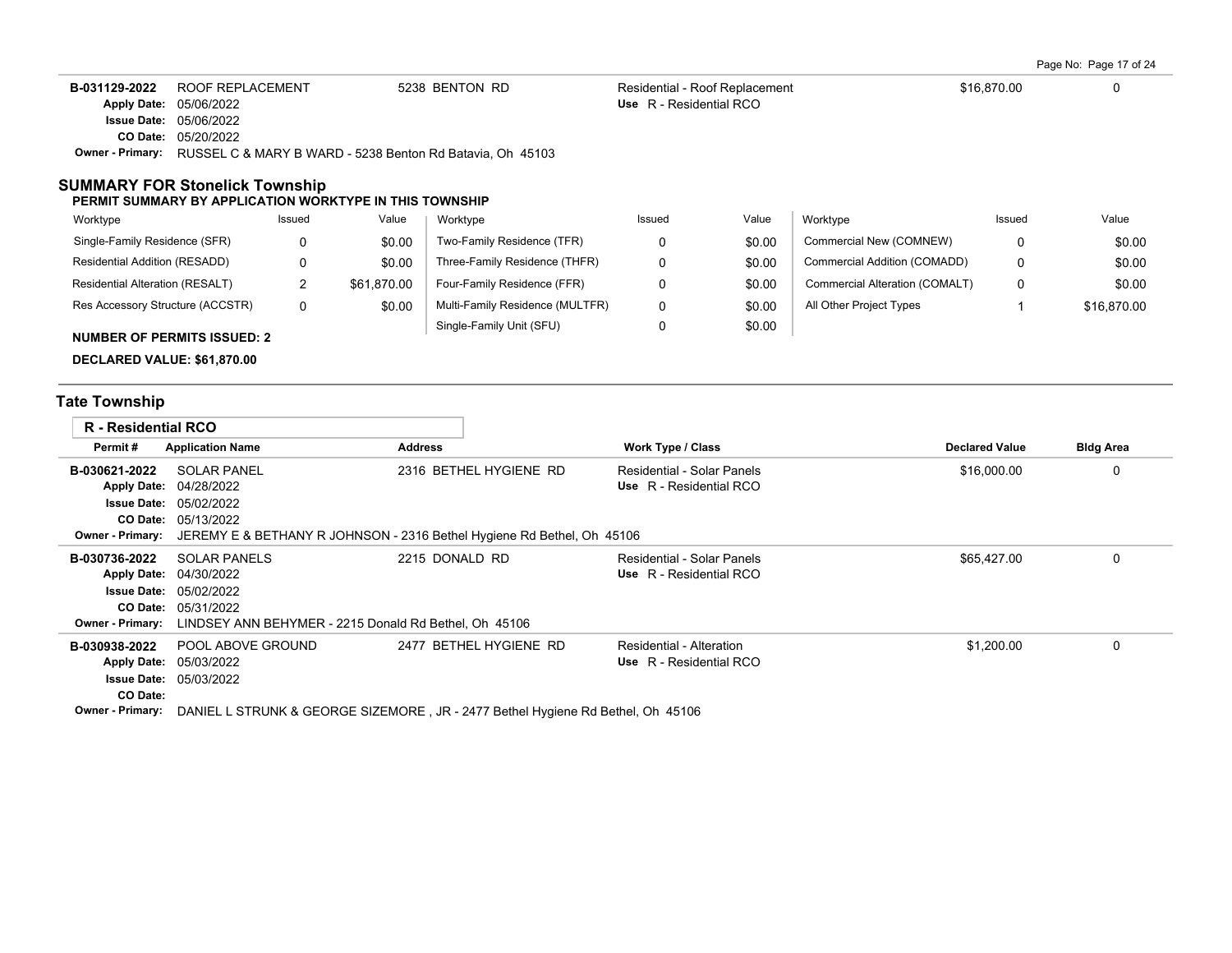# **SUMMARY FOR Tate Township**

**PERMIT SUMMARY BY APPLICATION WORKTYPE IN THIS TOWNSHIP**

| Worktype                               | Issued | Value       | Worktype                        | Issued | Value  | Worktype                       | Issued   | Value       |
|----------------------------------------|--------|-------------|---------------------------------|--------|--------|--------------------------------|----------|-------------|
| Single-Family Residence (SFR)          |        | \$0.00      | Two-Family Residence (TFR)      |        | \$0.00 | Commercial New (COMNEW)        |          | \$0.00      |
| Residential Addition (RESADD)          |        | \$0.00      | Three-Family Residence (THFR)   |        | \$0.00 | Commercial Addition (COMADD)   | 0        | \$0.00      |
| <b>Residential Alteration (RESALT)</b> |        | \$82,627.00 | Four-Family Residence (FFR)     |        | \$0.00 | Commercial Alteration (COMALT) | 0        | \$0.00      |
| Res Accessory Structure (ACCSTR)       |        | \$0.00      | Multi-Family Residence (MULTFR) |        | \$0.00 | All Other Project Types        | <u>.</u> | \$81.427.00 |
| $\ddot{ }$                             |        |             | Single-Family Unit (SFU)        |        | \$0.00 |                                |          |             |

# **NUMBER OF PERMITS ISSUED: 3**

**DECLARED VALUE: \$82,627.00**

# **Union Township**

| <b>B</b> - Business |                                                                                                                                                                                                                                                                                                                                                                                             |                  |                       |                                                                 |                       |                  |
|---------------------|---------------------------------------------------------------------------------------------------------------------------------------------------------------------------------------------------------------------------------------------------------------------------------------------------------------------------------------------------------------------------------------------|------------------|-----------------------|-----------------------------------------------------------------|-----------------------|------------------|
| Permit#             | <b>Application Name</b>                                                                                                                                                                                                                                                                                                                                                                     | <b>Address</b>   |                       | <b>Work Type / Class</b>                                        | <b>Declared Value</b> | <b>Bldg Area</b> |
| B-030518-2022       | MH SURGICAL CTR HVAC<br>Apply Date: 04/27/2022<br><b>Issue Date: 05/03/2022</b>                                                                                                                                                                                                                                                                                                             | 4415 AICHOLTZ RD |                       | Commercial - HVAC Like for Like Replacement<br>Use B - Business | \$400,000.00          | 0                |
| CO Date:            |                                                                                                                                                                                                                                                                                                                                                                                             |                  |                       |                                                                 |                       |                  |
|                     | <b>Owner - Primary:</b> 4415 AICHOLTZ LLC - 8289 Jordan Rd Cleves, Oh 45002                                                                                                                                                                                                                                                                                                                 |                  |                       |                                                                 |                       |                  |
| F-029485-2022       | AFFORDABLE DENTURES FA<br>Apply Date: 04/05/2022                                                                                                                                                                                                                                                                                                                                            |                  | 700 EASTGATE SOUTH DR | Fire Protection Systems - Fire Alarm<br>Use B - Business        | \$4.500.00            | 5,487            |
|                     | <b>Issue Date: 05/06/2022</b>                                                                                                                                                                                                                                                                                                                                                               |                  |                       |                                                                 |                       |                  |
| CO Date:            |                                                                                                                                                                                                                                                                                                                                                                                             |                  |                       |                                                                 |                       |                  |
|                     | $Q_{\text{max}}$ , $Q_{\text{max}}$ , $Q_{\text{max}}$ , $Q_{\text{max}}$ , $Q_{\text{max}}$ , $Q_{\text{max}}$ , $Q_{\text{max}}$ , $Q_{\text{max}}$ , $Q_{\text{max}}$ , $Q_{\text{max}}$ , $Q_{\text{max}}$ , $Q_{\text{max}}$ , $Q_{\text{max}}$ , $Q_{\text{max}}$ , $Q_{\text{max}}$ , $Q_{\text{max}}$ , $Q_{\text{max}}$ , $Q_{\text{max}}$ , $Q_{\text{max}}$ , $Q_{\text{max}}$ , |                  |                       |                                                                 |                       |                  |

**Owner - Primary:** 32 EAST CENTER DELAWARE LLC - 629 Euclid Av, Suite 1300 Cleveland, Oh 44114

## **R - Residential RCO**

| Permit#                 | <b>Application Name</b>                                       | <b>Address</b>                                                                           | <b>Work Type / Class</b>              | <b>Declared Value</b> | <b>Bldg Area</b> |  |  |  |  |  |
|-------------------------|---------------------------------------------------------------|------------------------------------------------------------------------------------------|---------------------------------------|-----------------------|------------------|--|--|--|--|--|
| B-029844-2022           | <b>DECK W/PERGOLA</b>                                         | 816 DORGENE LN                                                                           | Residential - Addition                | \$20,000.00           | 430              |  |  |  |  |  |
|                         | Apply Date: 04/14/2022                                        |                                                                                          | Use R - Residential RCO               |                       |                  |  |  |  |  |  |
|                         | <b>Issue Date: 05/02/2022</b>                                 |                                                                                          |                                       |                       |                  |  |  |  |  |  |
| CO Date:                |                                                               |                                                                                          |                                       |                       |                  |  |  |  |  |  |
|                         |                                                               | <b>Owner - Primary:</b> RYAN K & MICHELLE N MURPHY - 816 Dorgene Ln Cincinnati, Oh 45244 |                                       |                       |                  |  |  |  |  |  |
| B-030431-2022           | <b>DECK</b>                                                   | 5155 OAK BROOK DR                                                                        | Residential - Addition                | \$20,000.00           | 288              |  |  |  |  |  |
|                         | Apply Date: 04/26/2022                                        |                                                                                          | Use R - Residential RCO               |                       |                  |  |  |  |  |  |
|                         | <b>Issue Date: 05/03/2022</b>                                 |                                                                                          |                                       |                       |                  |  |  |  |  |  |
| CO Date:                |                                                               |                                                                                          |                                       |                       |                  |  |  |  |  |  |
| <b>Owner - Primary:</b> | JERRY & NICOLE HANNA - 5155 Oak Brook Dr Cincinnati, Oh 45244 |                                                                                          |                                       |                       |                  |  |  |  |  |  |
| B-030501-2022           | <b>BROOKSTONE HOMES</b>                                       | 558 NORTH VIEW DR                                                                        | Residential - Single Family Residence | \$225,000.00          | 3,721            |  |  |  |  |  |
|                         | Apply Date: 04/26/2022                                        |                                                                                          | Use R - Residential RCO               |                       |                  |  |  |  |  |  |
|                         | <b>Issue Date: 05/03/2022</b>                                 |                                                                                          |                                       |                       |                  |  |  |  |  |  |
| CO Date:                |                                                               |                                                                                          |                                       |                       |                  |  |  |  |  |  |
| <b>Owner - Primary:</b> | BROOKSTONE HOMES INC - 7203 Wooster Pi Cincinnati, Oh 45227   |                                                                                          |                                       |                       |                  |  |  |  |  |  |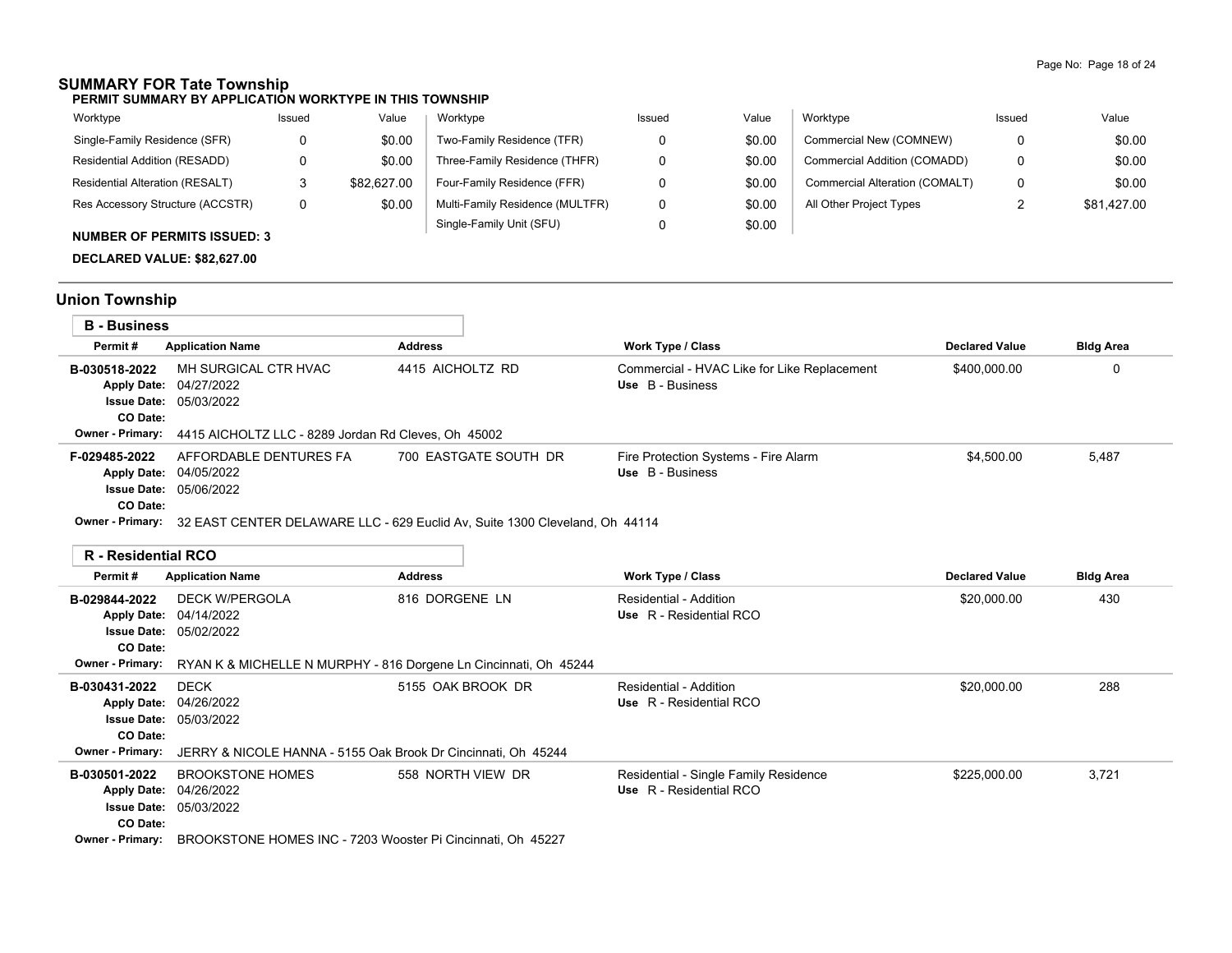B-030516-2022 BROOKSTONE HOMES 552 NORTH VIEW DR Residential - Single Family Residence \$225,000.00 2,969 8225,000 05/07/2022 **Issue Date:** Apply Date: 04/27/2022 **Apply Date: Use** R - Residential RCO **CO Date: Owner - Primary:** BROOKSTONE HOMES INC - 7203 Wooster Pi Cincinnati, Oh 45227 **B-030521-2022** HVAC REPLACEMENT 4734 VICBARB LN Residential - HVAC Replacement \$6,715.00 \$6,715.00 05/03/2022 **Issue Date:** 04/27/2022 **Apply Date: Use** R - Residential RCO **CO Date: Owner - Primary:** Ed Heimburger - 4734 Vicbarb Ln Cincinnati, Oh 45244 **B-030688-2022** \$22,000.00 400 05/04/2022 **Issue Date:** 04/29/2022 SUNROOM **4185 FORSYTHIA DR** Residential - Addition **Apply Date: Use** R - Residential RCO **CO Date: Owner - Primary:** KEITH & JOANNE FRASHER - 4185 Forsythia Dr Cincinnati, Oh 45245 **B-030783-2022** HVAC REPLACEMENT 3868 CRESCENT DR Residential - HVAC Replacement \$2,974.00 \$2,974.00 05/02/2022 **Issue Date:** Apply Date: 05/02/2022 **Apply Date: Use** R - Residential RCO **CO Date: Owner - Primary:** PAIGE DORANNATIONAL HEATING & A/C - 4300 Creek Rd Cincinnati, Oh 45241 **B-030810-2022** HVAC REPLACEMENT 1118 WESTCHESTER WAY Residential - HVAC Replacement \$6,000.00 \$6,000.00 0 05/02/2022 **Issue Date:** Apply Date: 05/02/2022 **Apply Date: Use** R - Residential RCO **CO Date: Owner - Primary:** MAX VERNON & AMY KAY TAYLOR TRUSTEES Po Box 2040 Atascadero, Ca 93423 **B-030812-2022** \$5,000.00 0 HVAC REPLACEMENT 5010 BARNSBY LN Residential - HVAC Replacement 05/02/2022 **Issue Date:** 05/02/2022 **Apply Date: Use** R - Residential RCO **CO Date: Owner - Primary:** ALAN L TRUSTEE FAUST - 5010 Barnsby Ln Cincinnati, Oh 45244 **B-030815-2022** ELECTRIC UPGRADE 5007 FORESTWOOD CT Residential - Electric Service Upgrade \$4,000.00 \$4,000.00 0 05/06/2022 **CO Date:** 05/02/2022 **Issue Date:** Apply Date: 05/02/2022 **Apply Date: Use** R - Residential RCO **Owner - Primary:** JEFFREY D & KATHERINE D BROWN - 5007 Forestwood Ct Cincinnati, Oh 45244 B-030848-2022 ELECTRIC REPAIR 4578 CLERMONT LN Residential - Electric Service Upgrade \$3,000.00 \$3,000.00 0 05/06/2022 **CO Date:** 05/02/2022 **Issue Date:** 05/02/2022 **Apply Date: Use** R - Residential RCO **Owner - Primary:** ERIC A & DONNA M LOUIS - 4578 Clermont Ln Batavia, Oh 45103 B-030888-2022 HVAC REPLACEMENT 1208 WOODCHASE TRL Residential - HVAC Replacement \$6,675.00 \$6,675.00 05/16/2022 **CO Date:** 05/03/2022 **Issue Date:** Apply Date: 05/03/2022 **Apply Date: Use** R - Residential RCO **Owner - Primary:** STEVEN R & ELISA A LAMMRISH - 1208 Woodchase Trl Batavia, Oh 45103

Page No: Page 19 of 24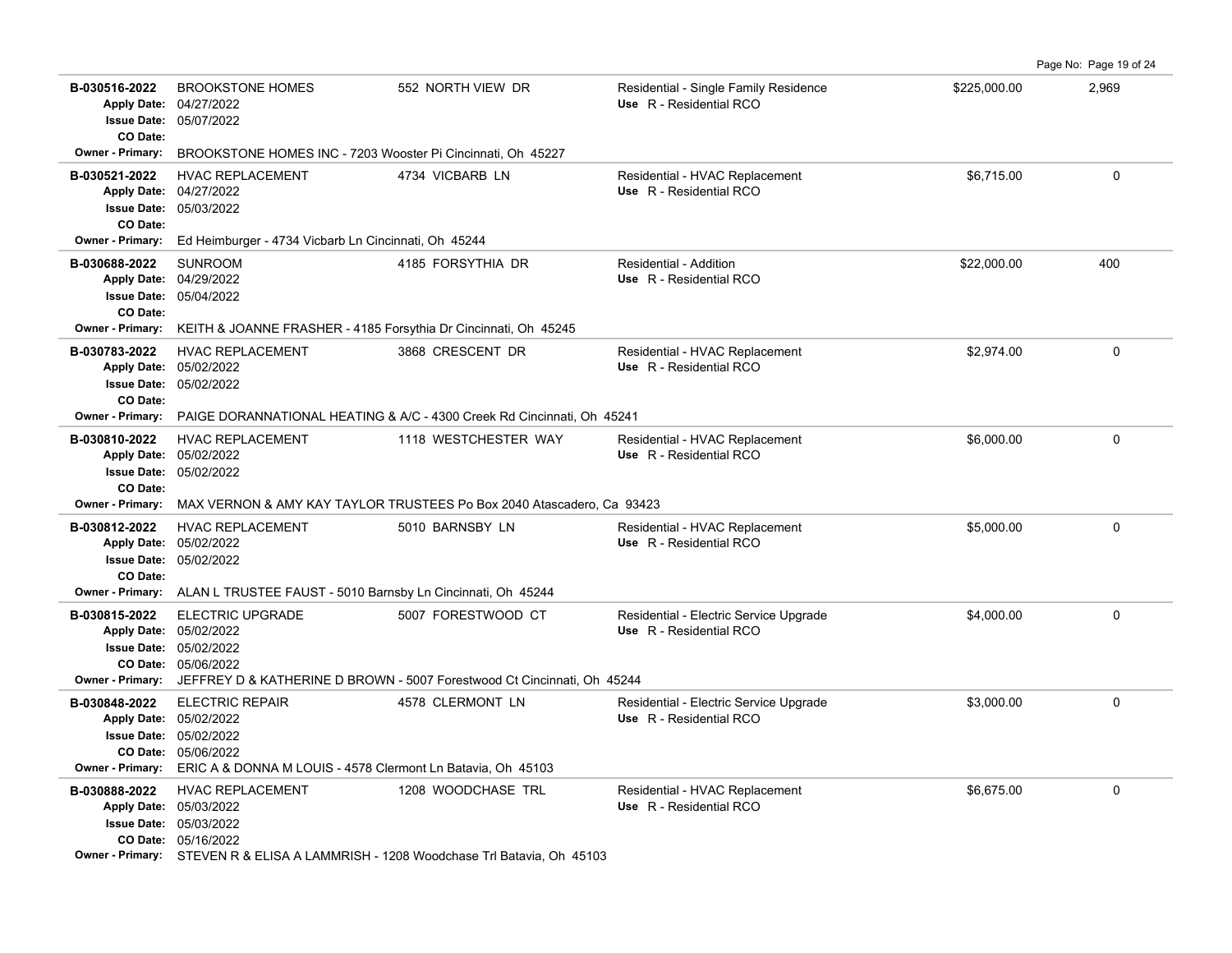**B-030890-2022** \$7,668.00 0 HVAC REPLACEMENT 431 GLENROSE LN Residential - HVAC Replacement 05/04/2022 **Issue Date:** Apply Date: 05/03/2022 **Apply Date: Use** R - Residential RCO **CO Date: Owner - Primary:** THADD M & MELISSA R SCOTT - 431 Glenrose Ln Cincinnati, Oh 45244 **B-030981-2022** \$11,200.00 2,700 ROOF REPLACEMENT 4191 HERITAGE GLEN DR Residential - Roof Replacement 05/05/2022 **Issue Date:** 05/04/2022 **Apply Date: Use** R - Residential RCO **CO Date: Owner - Primary:** GEOFFRY WAHL - 768 Regent Road Cincinnati, Oh 45245 **B-031004-2022** SOLAR PANELS 1308 HEITMAN LN Residential - Solar Panels \$16,000.00 0 06/01/2022 **CO Date:** 05/06/2022 **Issue Date:** 05/04/2022 **Apply Date: Use** R - Residential RCO SOLAR PANELS 1308 HEITMAN LN Residential - Solar Panels **Owner - Primary:** JACQUELINE & CHRISTOPHER RYALL - 1320 Heitman Ln Batavia, Oh 45103 **B-031009-2022** HVAC REPLACEMENT 4589 BLAINFIELD CT Residential - HVAC Replacement \$3,999.00 \$3,999.00 0 05/20/2022 **CO Date:** 05/07/2022 **Issue Date:** Apply Date: 05/04/2022 **Apply Date: Use** R - Residential RCO **Owner - Primary:** JAMES VOILES & JANET HELTON - 4589 Blainfield Ct Batavia, Oh 45103 **B-031010-2022** \$1,000.00 0 EASTGATE MALL ROOF RPLCEMNT 4601 EASTGATE BLVD Commercial - Roof Replacement 05/06/2022 **CO Date:** 05/05/2022 **Issue Date:** 05/04/2022 **Apply Date: Use** R - Residential RCO **Owner - Primary:** EASTGATE MALL CMBS LLC - 2030 Hamilton Blvd, Suite 500 Chattanooga, Tn 37421 **B-031036-2022** \$7,000.00 0 HVAC REPLACEMENT 4064 MCMANN RD Residential - HVAC Replacement 05/05/2022 **Issue Date:** Apply Date: 05/05/2022 **Apply Date: Use** R - Residential RCO **CO Date: Owner - Primary:** RALPH & HELEN HODGE - 4064 Mcmann, Rd Cincinnati, Oh 45245 **B-031037-2022** HVAC REPLACEMENT 1180 NATURE RUN Residential - HVAC Replacement \$10,000.00 \$10,000.00 0 05/05/2022 **Issue Date:** Apply Date: 05/05/2022 **Apply Date: Use** R - Residential RCO **CO Date: Owner - Primary:** RONALD G & KAREN C MCCRACKEN - 1180 Nature Run St Batavia, Oh 45103 **B-031056-2022** \$10,000.00 0 HVAC REPLACEMENT 559 ANDRES LN Residential - HVAC Replacement 05/20/2022 **CO Date:** 05/05/2022 **Issue Date:** 05/05/2022 **Apply Date: Use** R - Residential RCO **Owner - Primary:** WAYNE B HAYNES, TRS 559 Andres Ln Cincinnati, Oh 45244 **B-031064-2022** \$2,000.00 0 ELECTRIC REPAIR 517 HARRISON LN Residential - Electric Service Upgrade 05/26/2022 **CO Date:** 05/05/2022 **Issue Date:** Apply Date: 05/05/2022 **Apply Date: Use** R - Residential RCO **Owner - Primary:** DEREK GILBERT - 517 Harrison Ln Cincinnati, Oh 45244

Page No: Page 20 of 24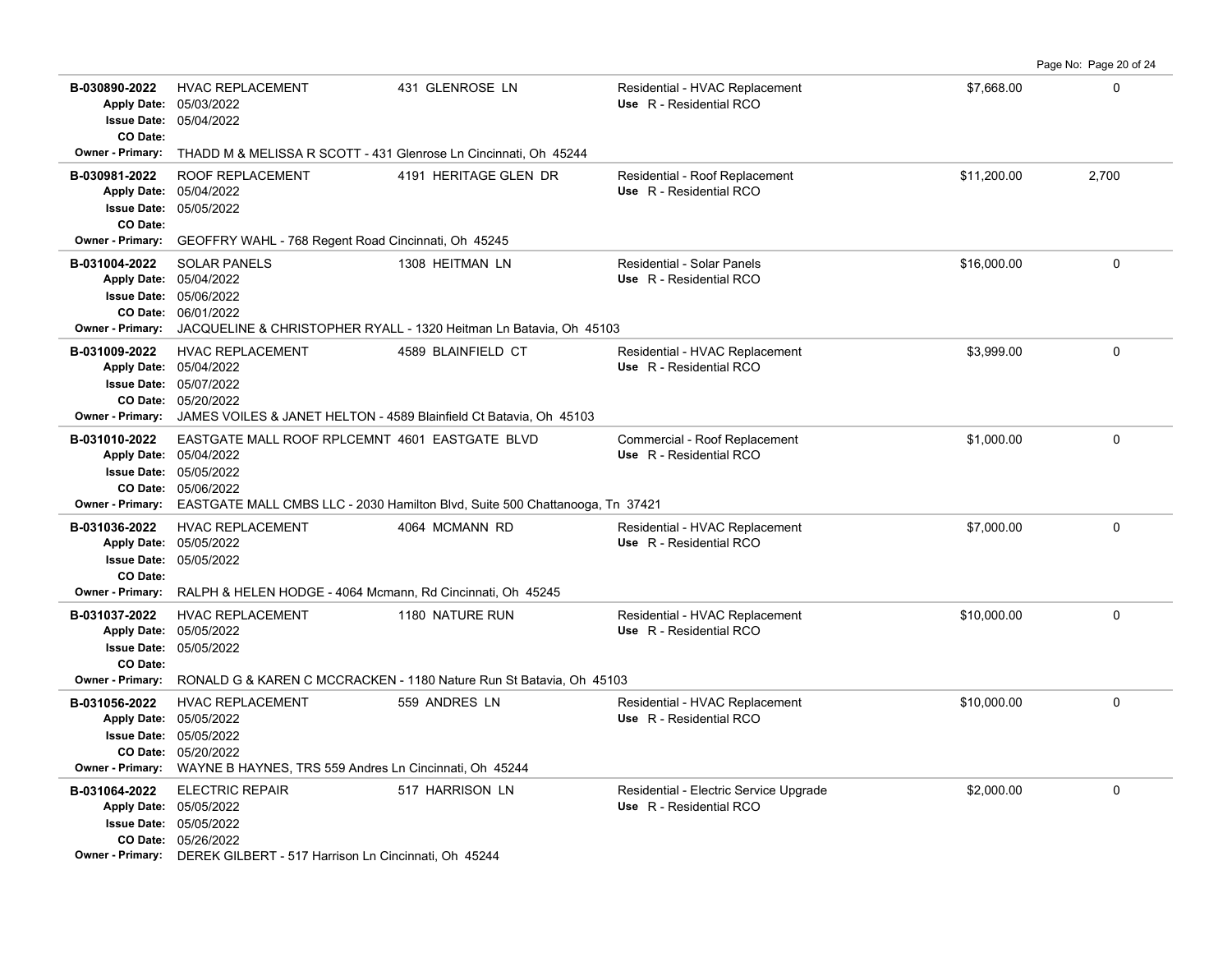Page No: Page 21 of 24

| B-031113-2022<br><b>Apply Date:</b><br><b>Issue Date:</b><br>CO Date: | <b>SEWER CHANGEOVER</b><br>05/06/2022<br>05/07/2022                                                                    | 4864 KLATTE RD                                                                                  | Residential - Alteration<br>Use R - Residential RCO                                        | \$10,000.00           | 0                |
|-----------------------------------------------------------------------|------------------------------------------------------------------------------------------------------------------------|-------------------------------------------------------------------------------------------------|--------------------------------------------------------------------------------------------|-----------------------|------------------|
| <b>Owner - Primary:</b>                                               | CLARK R MOORE - 4864 Klatte Rd Cincinnati, Oh 45244                                                                    |                                                                                                 |                                                                                            |                       |                  |
| B-031124-2022<br><b>Issue Date:</b><br>CO Date:<br>Owner - Primary:   | <b>ELECTRIC REPAIR</b><br>Apply Date: 05/06/2022<br>05/06/2022<br>BRIAN HOCKET - 4250 Babson Park PI Batavia, Oh 45103 | 4250 BABSON PARK PL                                                                             | Residential - Electric Service Upgrade<br>Use R - Residential RCO                          | \$4.929.00            | 0                |
|                                                                       |                                                                                                                        |                                                                                                 |                                                                                            |                       |                  |
| R-3 - Residential: Multi-family, Congregate Care                      |                                                                                                                        |                                                                                                 |                                                                                            |                       |                  |
| Permit#                                                               | <b>Application Name</b>                                                                                                | <b>Address</b>                                                                                  | Work Type / Class                                                                          | <b>Declared Value</b> | <b>Bldg Area</b> |
| B-030677-2022<br><b>Apply Date:</b><br><b>Issue Date:</b><br>CO Date: | LONG ACRES APTS APT B<br>04/29/2022<br>05/06/2022                                                                      | 4705 LONG ACRES DR                                                                              | Commercial - Alteration<br>Use R-3 - Residential; Multi-family, Congregate Care            | \$11,000.00           | 891              |
| Owner - Primary:                                                      | ACROPOLIS HOLDINGS LLC - 4500 Long Acres Dr Cincinnati, Oh 45245                                                       |                                                                                                 |                                                                                            |                       |                  |
| B-030962-2022<br><b>Apply Date:</b><br><b>Issue Date:</b>             | BW VILLAS #S314 HVAC<br>05/04/2022<br>05/04/2022                                                                       | 4700 BEECHWOOD RD                                                                               | Commercial - MFAM HVAC Replacement<br>Use R-3 - Residential; Multi-family, Congregate Care | \$1,754.00            | $\Omega$         |
| CO Date:                                                              |                                                                                                                        | Owner - Primary: BEECHWOOD VILLA APARTMENTS - 2850 Tigertail Av, Ste 800 Coconut Gove, FI 33133 |                                                                                            |                       |                  |
|                                                                       | <b>U - Utility &amp; Miscellaneous</b>                                                                                 |                                                                                                 |                                                                                            |                       |                  |
| Permit#                                                               | <b>Application Name</b>                                                                                                | <b>Address</b>                                                                                  | Work Type / Class                                                                          | <b>Declared Value</b> | <b>Bldg Area</b> |
| B-030681-2022<br><b>Apply Date:</b><br><b>Issue Date:</b><br>CO Date: | TENTS(3) ST VERONICA FEST<br>04/29/2022<br>05/04/2022                                                                  | 4473 MOUNT CARMEL TOBASCO                                                                       | Commercial - Alteration<br>Use U - Utility & Miscellaneous                                 | \$3,500.00            | 6.150            |
| Owner - Primary:                                                      |                                                                                                                        | DENNIS M SCHNURR, TRUSTEEARCHBISHOP OF CINCINNATI - 100 E Eighth St Cincinnati, Oh 45202        |                                                                                            |                       |                  |
| B-030785-2022<br><b>Apply Date:</b><br><b>Issue Date:</b><br>CO Date: | <b>COMFORT INN POLE SIGN</b><br>05/02/2022<br>05/04/2022                                                               | 4421 AICHOLTZ RD                                                                                | Commercial - Sign<br>Use U - Utility & Miscellaneous                                       | \$3,000.00            | 660              |

**Owner - Primary:** CHISTI MANAGEMENT LLC - 4421 Aicholtz Rd Cincinnati, Oh 45245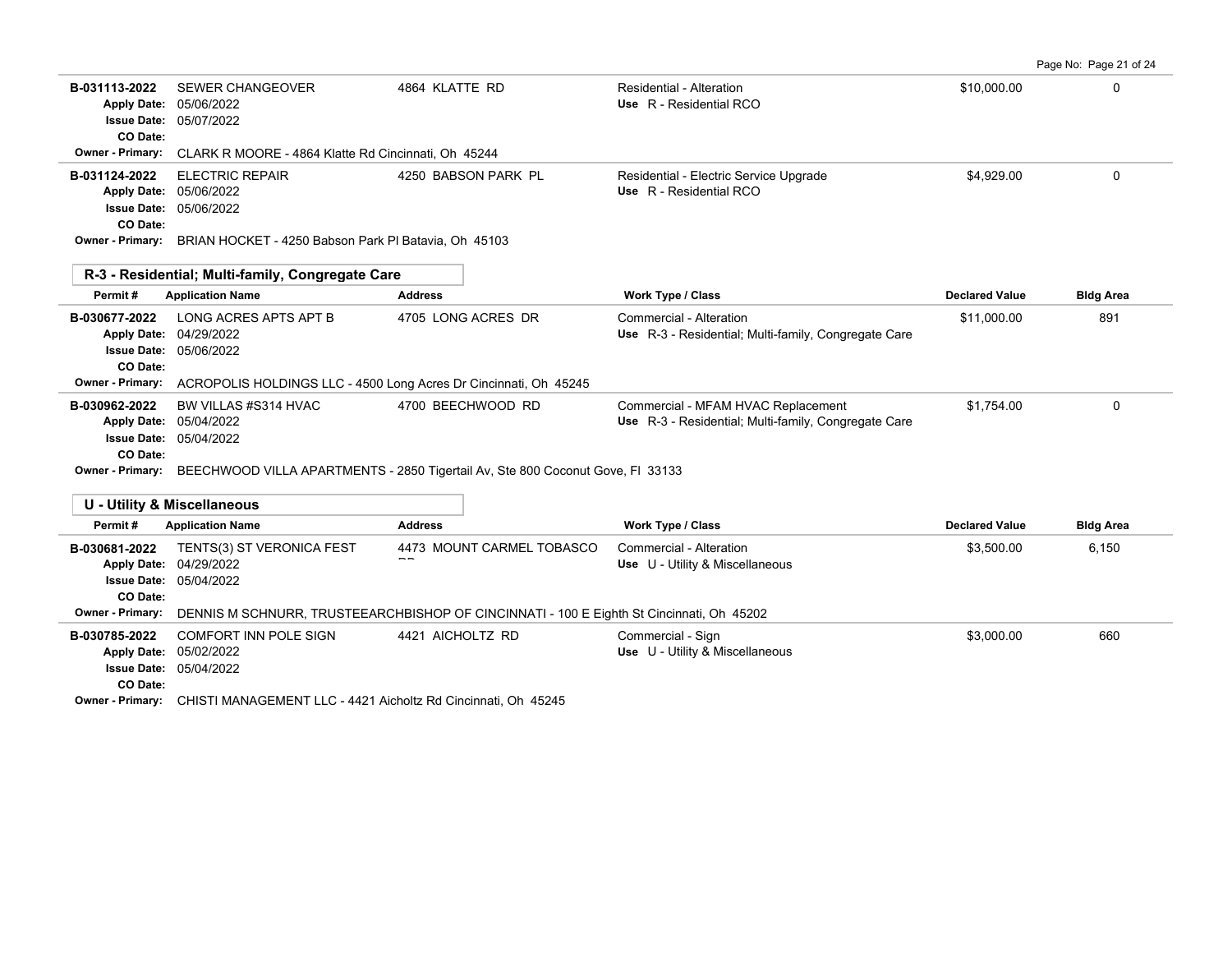## **SUMMARY FOR Union Township**

**PERMIT SUMMARY BY APPLICATION WORKTYPE IN THIS TOWNSHIP**

| Worktype                               | Issued | Value        | Worktype                        | Issued | Value  | Worktype                       | Issued | Value        |
|----------------------------------------|--------|--------------|---------------------------------|--------|--------|--------------------------------|--------|--------------|
| Single-Family Residence (SFR)          |        | \$450,000.00 | Two-Family Residence (TFR)      |        | \$0.00 | Commercial New (COMNEW)        | 0      | \$0.00       |
| Residential Addition (RESADD)          | ت      | \$62,000.00  | Three-Family Residence (THFR)   |        | \$0.00 | Commercial Addition (COMADD)   | 0      | \$0.00       |
| <b>Residential Alteration (RESALT)</b> |        | \$117.160.00 | Four-Family Residence (FFR)     |        | \$0.00 | Commercial Alteration (COMALT) | 5      | \$417.254.00 |
| Res Accessory Structure (ACCSTR)       | 0      | \$0.00       | Multi-Family Residence (MULTFR) |        | \$0.00 | All Other Project Types        | 16     | \$103,485.00 |
|                                        |        |              | Single-Family Unit (SFU)        |        | \$0.00 |                                |        |              |

## **NUMBER OF PERMITS ISSUED: 29**

**DECLARED VALUE: \$1,053,914.00**

# **Wayne Township**

| R - Residential RCO |                                                                                     |                    |                                |                       |                  |
|---------------------|-------------------------------------------------------------------------------------|--------------------|--------------------------------|-----------------------|------------------|
| Permit#             | <b>Application Name</b>                                                             | Address            | Work Type / Class              | <b>Declared Value</b> | <b>Bldg Area</b> |
| B-030854-2022       | ROOF REPLACEMENT                                                                    | 3151 TERRA AQUA LN | Residential - Roof Replacement | \$22,600.34           |                  |
|                     | <b>Apply Date: 05/02/2022</b>                                                       |                    | Use R - Residential RCO        |                       |                  |
|                     | <b>Issue Date: 05/02/2022</b>                                                       |                    |                                |                       |                  |
| CO Date:            |                                                                                     |                    |                                |                       |                  |
|                     | <b>Owner - Primary:</b> JOAB & ALISON ROWLAND - 3151 Terra Agua Ln Goshen, Oh 45122 |                    |                                |                       |                  |

## **SUMMARY FOR Wayne Township**

#### **PERMIT SUMMARY BY APPLICATION WORKTYPE IN THIS TOWNSHIP**

| Worktype                         | Issued | Value       | Worktype                        | Issued | Value  | Worktype                       | Issued | Value       |
|----------------------------------|--------|-------------|---------------------------------|--------|--------|--------------------------------|--------|-------------|
| Single-Family Residence (SFR)    |        | \$0.00      | Two-Family Residence (TFR)      |        | \$0.00 | Commercial New (COMNEW)        |        | \$0.00      |
| Residential Addition (RESADD)    |        | \$0.00      | Three-Family Residence (THFR)   |        | \$0.00 | Commercial Addition (COMADD)   |        | \$0.00      |
| Residential Alteration (RESALT)  |        | \$22.600.34 | Four-Family Residence (FFR)     |        | \$0.00 | Commercial Alteration (COMALT) |        | \$0.00      |
| Res Accessory Structure (ACCSTR) |        | \$0.00      | Multi-Family Residence (MULTFR) |        | \$0.00 | All Other Project Types        |        | \$22,600.34 |
|                                  |        |             | Single-Family Unit (SFU)        |        | \$0.00 |                                |        |             |

#### **NUMBER OF PERMITS ISSUED: 1**

**DECLARED VALUE: \$22,600.34**

# **Williamsburg Township**

| <b>R</b> - Residential RCO |                                                                          |                       |                            |                       |                  |
|----------------------------|--------------------------------------------------------------------------|-----------------------|----------------------------|-----------------------|------------------|
| Permit#                    | <b>Application Name</b><br><b>Address</b>                                |                       | <b>Work Type / Class</b>   | <b>Declared Value</b> | <b>Bldg Area</b> |
| B-030606-2022              | <b>SOLAR PANELS</b>                                                      | 3678 HENNINGS MILL RD | Residential - Solar Panels | \$11.700.00           | 0                |
|                            | Apply Date: 04/28/2022                                                   |                       | Use R - Residential RCO    |                       |                  |
|                            | <b>Issue Date: 05/02/2022</b>                                            |                       |                            |                       |                  |
| CO Date:                   | 06/01/2022                                                               |                       |                            |                       |                  |
| <b>Owner - Primary:</b>    | HOLLY M & JASON W KREIMER - 3678 Hennings Mill Rd Williamsburg, Oh 45176 |                       |                            |                       |                  |
|                            | U - Utility & Miscellaneous                                              |                       |                            |                       |                  |
|                            |                                                                          |                       |                            |                       |                  |
| Permit#                    | <b>Application Name</b>                                                  | <b>Address</b>        | Work Type / Class          | <b>Declared Value</b> | <b>Bldg Area</b> |
|                            |                                                                          |                       |                            |                       |                  |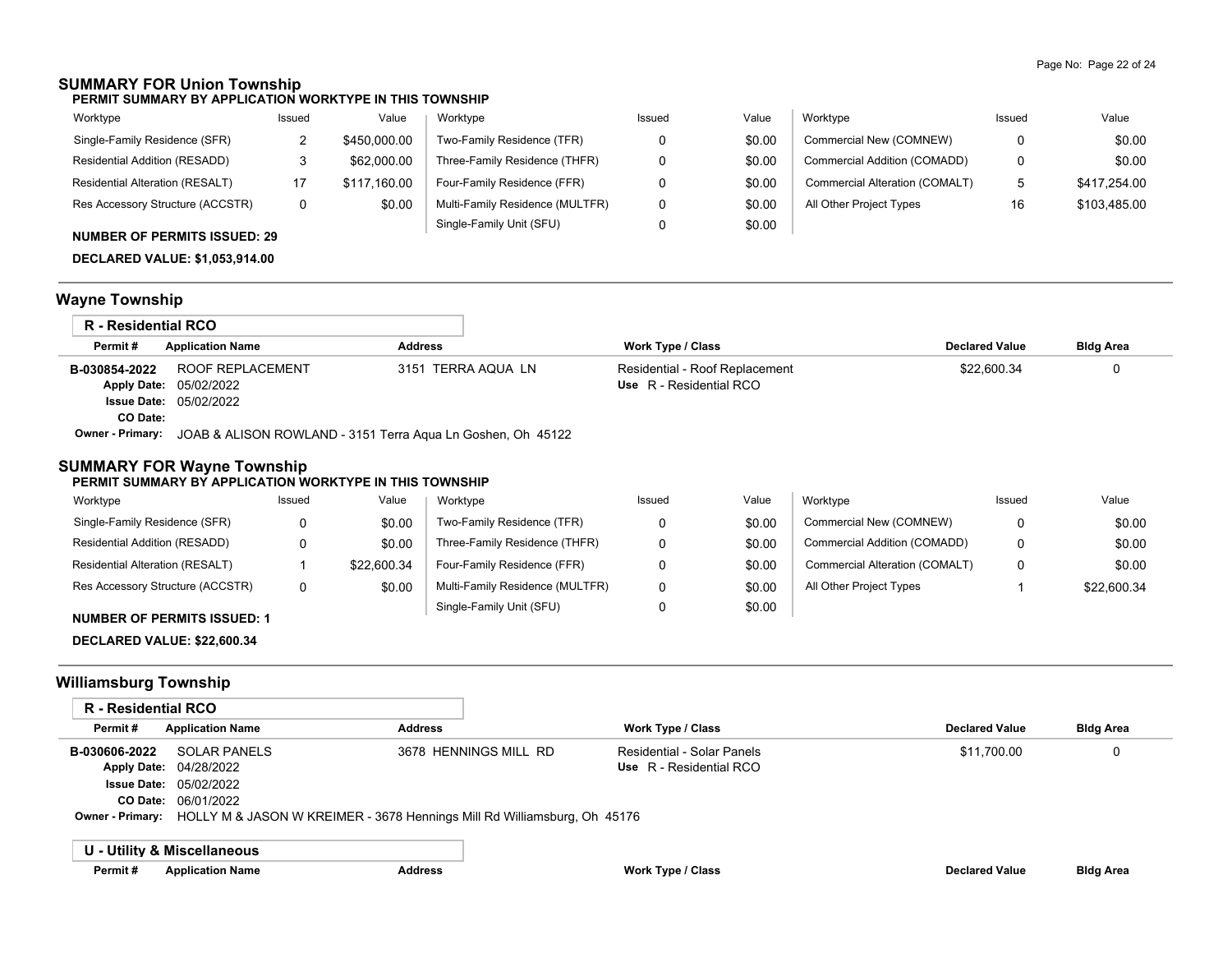|            | Page No: Page 23 of 24 |  |
|------------|------------------------|--|
| man non no |                        |  |

| B-030780-2022<br><b>Apply Date:</b><br><b>Issue Date:</b>                                           | 4174 HALF ACRE RD<br>ANTENNAS T-MOBILE CI13370A<br>05/02/2022<br>05/03/2022                                       |          |             | Commercial - Tower Alteration<br>Use U - Utility & Miscellaneous                      |                                                            |        | \$30,000.00                    |            |             |
|-----------------------------------------------------------------------------------------------------|-------------------------------------------------------------------------------------------------------------------|----------|-------------|---------------------------------------------------------------------------------------|------------------------------------------------------------|--------|--------------------------------|------------|-------------|
| CO Date:<br><b>Owner - Primary:</b>                                                                 |                                                                                                                   |          |             | FREEMAN ENCLOSURE SYSTEMS LLC - 5433 Westheimer Rd, Suite 500 Houston, Tx 77056       |                                                            |        |                                |            |             |
| B-030961-2022<br><b>Apply Date:</b>                                                                 | 4211 MCKEEVER RD<br><b>TENT HEATHFIELDS</b><br>05/04/2022<br><b>Issue Date: 05/04/2022</b><br>CO Date: 05/23/2022 |          |             |                                                                                       | Commercial - Alteration<br>Use U - Utility & Miscellaneous |        |                                | \$1,000.00 | $\Omega$    |
| <b>Owner - Primary:</b>                                                                             |                                                                                                                   |          |             | DANIEL WEBERHEATHFIELDS FARM PROPERTIES LCC - 4211 Mckeever Rd Williamsburg, Oh 45176 |                                                            |        |                                |            |             |
| <b>SUMMARY FOR Williamsburg Township</b><br>PERMIT SUMMARY BY APPLICATION WORKTYPE IN THIS TOWNSHIP |                                                                                                                   |          |             |                                                                                       |                                                            |        |                                |            |             |
| Worktype                                                                                            |                                                                                                                   | Issued   | Value       | Worktype                                                                              | Issued                                                     | Value  | Worktype                       | Issued     | Value       |
| Single-Family Residence (SFR)                                                                       |                                                                                                                   | $\Omega$ | \$0.00      | Two-Family Residence (TFR)                                                            | $\Omega$                                                   | \$0.00 | Commercial New (COMNEW)        | 0          | \$0.00      |
| Residential Addition (RESADD)                                                                       |                                                                                                                   | 0        | \$0.00      | Three-Family Residence (THFR)                                                         | 0                                                          | \$0.00 | Commercial Addition (COMADD)   | 0          | \$0.00      |
| Residential Alteration (RESALT)                                                                     |                                                                                                                   |          | \$11,700.00 | Four-Family Residence (FFR)                                                           | 0                                                          | \$0.00 | Commercial Alteration (COMALT) | 2          | \$31,000.00 |
| Res Accessory Structure (ACCSTR)                                                                    |                                                                                                                   | 0        | \$0.00      | Multi-Family Residence (MULTFR)                                                       | 0                                                          | \$0.00 | All Other Project Types        | 2          | \$41,700.00 |
| <b>NUMBER OF PERMITS ISSUED: 3</b><br>DECLARED VALUE: \$42,700.00                                   |                                                                                                                   |          |             | Single-Family Unit (SFU)                                                              | 0                                                          | \$0.00 |                                |            |             |
|                                                                                                     |                                                                                                                   |          |             |                                                                                       |                                                            |        |                                |            |             |
| <b>Williamsburg Village</b><br><b>D.</b> Dealdeath DOO                                              |                                                                                                                   |          |             |                                                                                       |                                                            |        |                                |            |             |

| R - Residential RCO |                                                         |                |                                                                  |                       |                  |
|---------------------|---------------------------------------------------------|----------------|------------------------------------------------------------------|-----------------------|------------------|
| Permit#             | <b>Application Name</b>                                 | <b>Address</b> | Work Type / Class                                                | <b>Declared Value</b> | <b>Bldg Area</b> |
| B-030522-2022       | ANDERSON CUSTOM HOMES<br>Apply Date: 04/27/2022         | 124 KELLY DR   | Residential - Single Family Residence<br>Use R - Residential RCO | \$376,000.00          | 3,536            |
|                     | <b>Issue Date: 05/02/2022</b>                           |                |                                                                  |                       |                  |
| CO Date:            |                                                         |                |                                                                  |                       |                  |
| Owner - Primary:    | AARON & TAYLER HAAS - 1360 Redleaf Dr Batavia, Oh 45103 |                |                                                                  |                       |                  |

#### **SUMMARY FOR Williamsburg Village PERMIT SUMMARY BY APPLICATION WORKTYPE IN THIS TOWNSHIP**

| Worktype                           | Issued | Value        | Worktype                        | Issued | Value  | Worktype                       | Issued | Value  |
|------------------------------------|--------|--------------|---------------------------------|--------|--------|--------------------------------|--------|--------|
| Single-Family Residence (SFR)      |        | \$376,000.00 | Two-Family Residence (TFR)      |        | \$0.00 | Commercial New (COMNEW)        |        | \$0.00 |
| Residential Addition (RESADD)      |        | \$0.00       | Three-Family Residence (THFR)   |        | \$0.00 | Commercial Addition (COMADD)   |        | \$0.00 |
| Residential Alteration (RESALT)    |        | \$0.00       | Four-Family Residence (FFR)     |        | \$0.00 | Commercial Alteration (COMALT) | 0      | \$0.00 |
| Res Accessory Structure (ACCSTR)   | 0      | \$0.00       | Multi-Family Residence (MULTFR) |        | \$0.00 | All Other Project Types        | 0      | \$0.00 |
| <b>NUMBER OF PERMITS ISSUED: 1</b> |        |              | Single-Family Unit (SFU)        |        | \$0.00 |                                |        |        |

## **DECLARED VALUE: \$376,000.00**